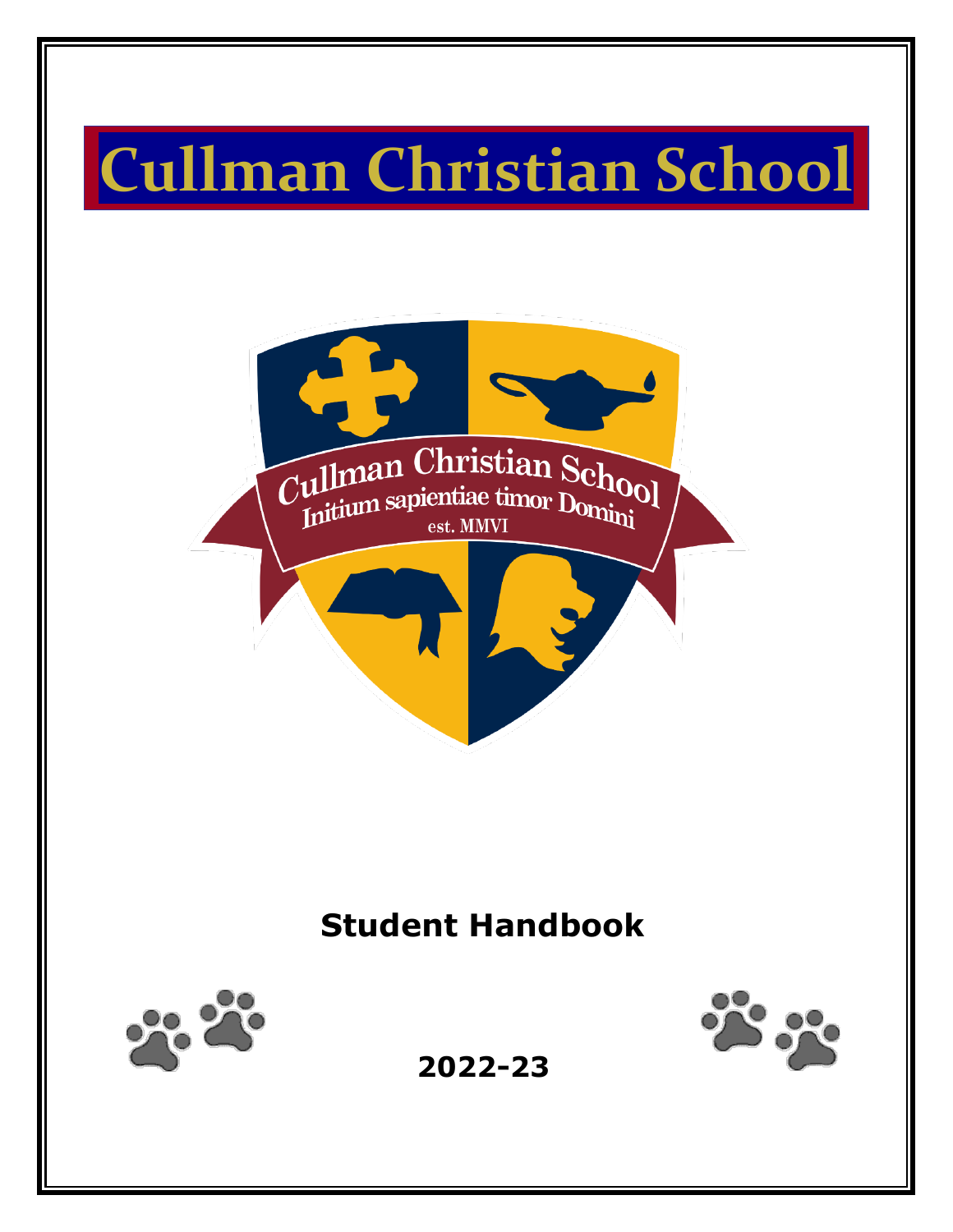# **INTRODUCTION**

Welcome to Cullman Christian School! The Board and faculty have written this handbook to answer any questions you might have about our school and how it works. After you have read it, please let us know if there is anything you are still wondering about. We have developed the policies and procedures described here to support the mission and vision of our school and to build integrity, trust, and respect among all members of our school community. We hope these common expectations of conduct, academic responsibility, and communication will help us to create a healthy academic and social community. All students and parents are expected to read this handbook before school starts each August and to agree to abide by its policies. The Handbook is available in printed form at the beginning of each school year and is updated online on the school's website as revisions are made.



## **General Information**

### **A. Morning Arrival**

All students should report to the gym upon arrival between 7:30-8:00 A.M. Any student arriving after the 8:00 AM will be considered tardy and must report to the **school office before going to class.**

2022-2023 2 Student Handbook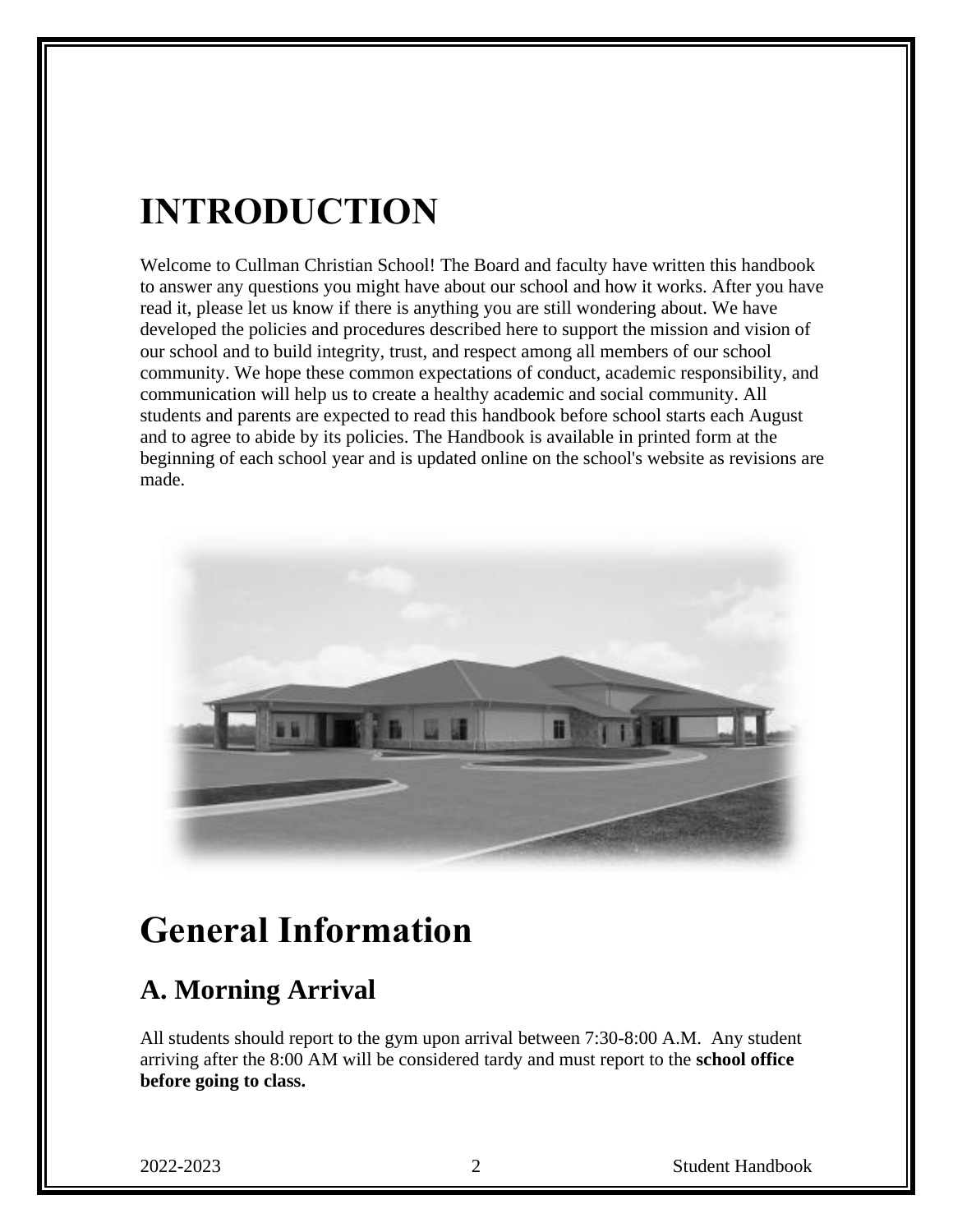A morning Devotional Time will be held each morning in the gym from 8:05-8:15 AM. Parents and other guests are invited to be a part of our morning devotional time each day. Visitors for morning devotional time will sign in at the entrance door and wear an identification sticker while in the school. Out of respect for the devotional time, students or parents may not enter the gym after the morning devotional time has begun. All students are expected to be present for the Morning Devotional Time as it is considered part of our regular school day.

#### **B. Pick-Up and Drop-Offs**

#### **School Campus**

#### **Location**

CCS is located at 1803 Beech Ave, SE (the intersection of Beech Ave. and Sheraton Rd., SE) in the City of Cullman. Please enter from the north going southbound from Beech Ave and exit southbound on Beech Ave. Please follow the diagram below for smooth traffic flow and pedestrian safety.

#### **Parking**

Parent and guest parking are located at the front entrance (Beech Ave side). Student driver parking is available in the upper gravel parking lot accessed from Sheraton Road SE.

The traffic diagram for our carline routes: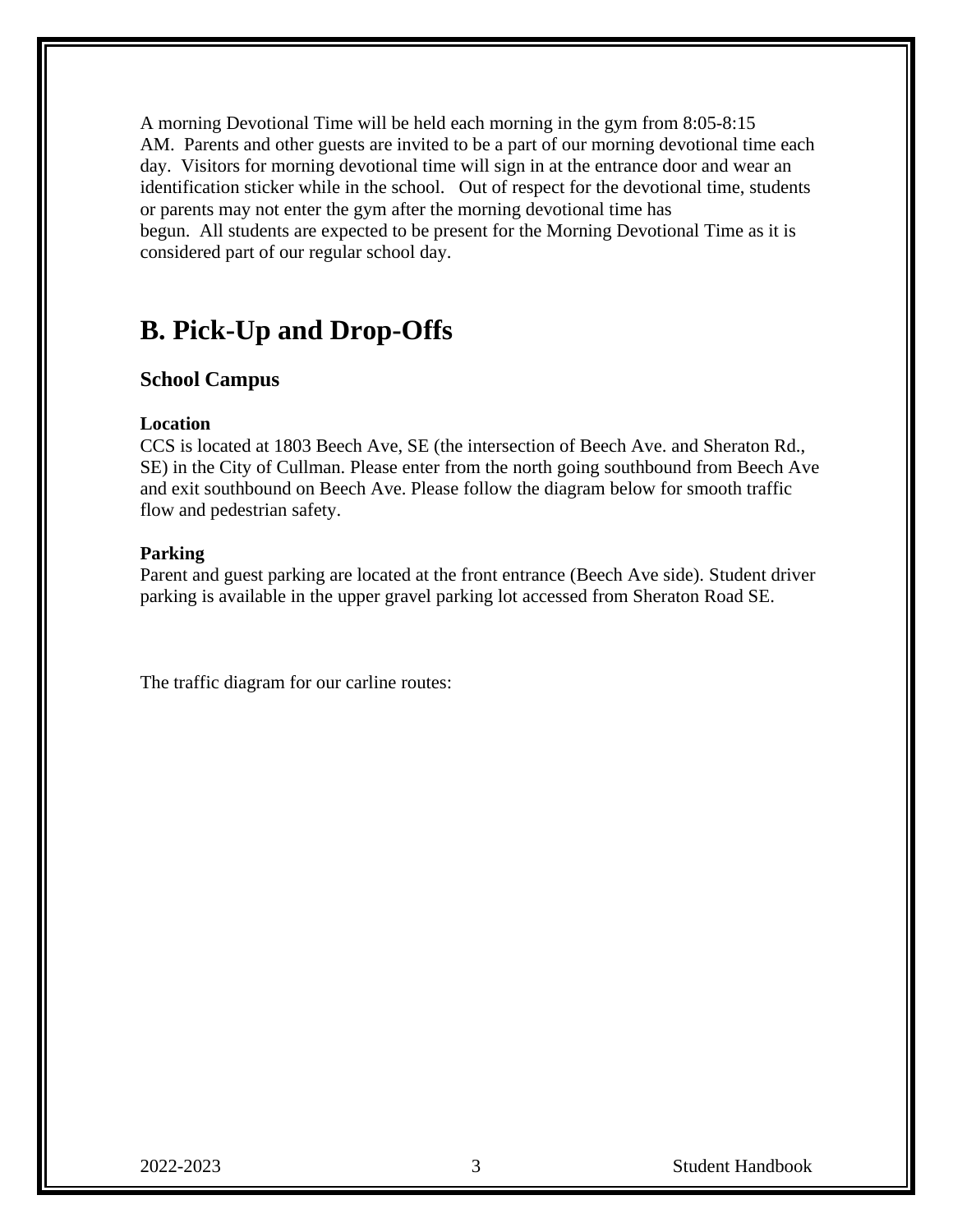

All classes will drop-off at our gym entrance, following the **yellow** highlighted path.

All classes will pick-up at our main entrance, following the **green** highlighted path.

Additionally, we have included 1 designated area in the traffic diagram for parents who need to buckle and secure **car seats**. When your child is assisted into the vehicle at dismissal, please proceed to the highlighted parking spaces (indicated by the same color as your carline path) before exiting your vehicle. This will allow you ample time and opportunity to properly secure your child's seat without having to feel rushed or hurried.

.

2022-2023 4 Student Handbook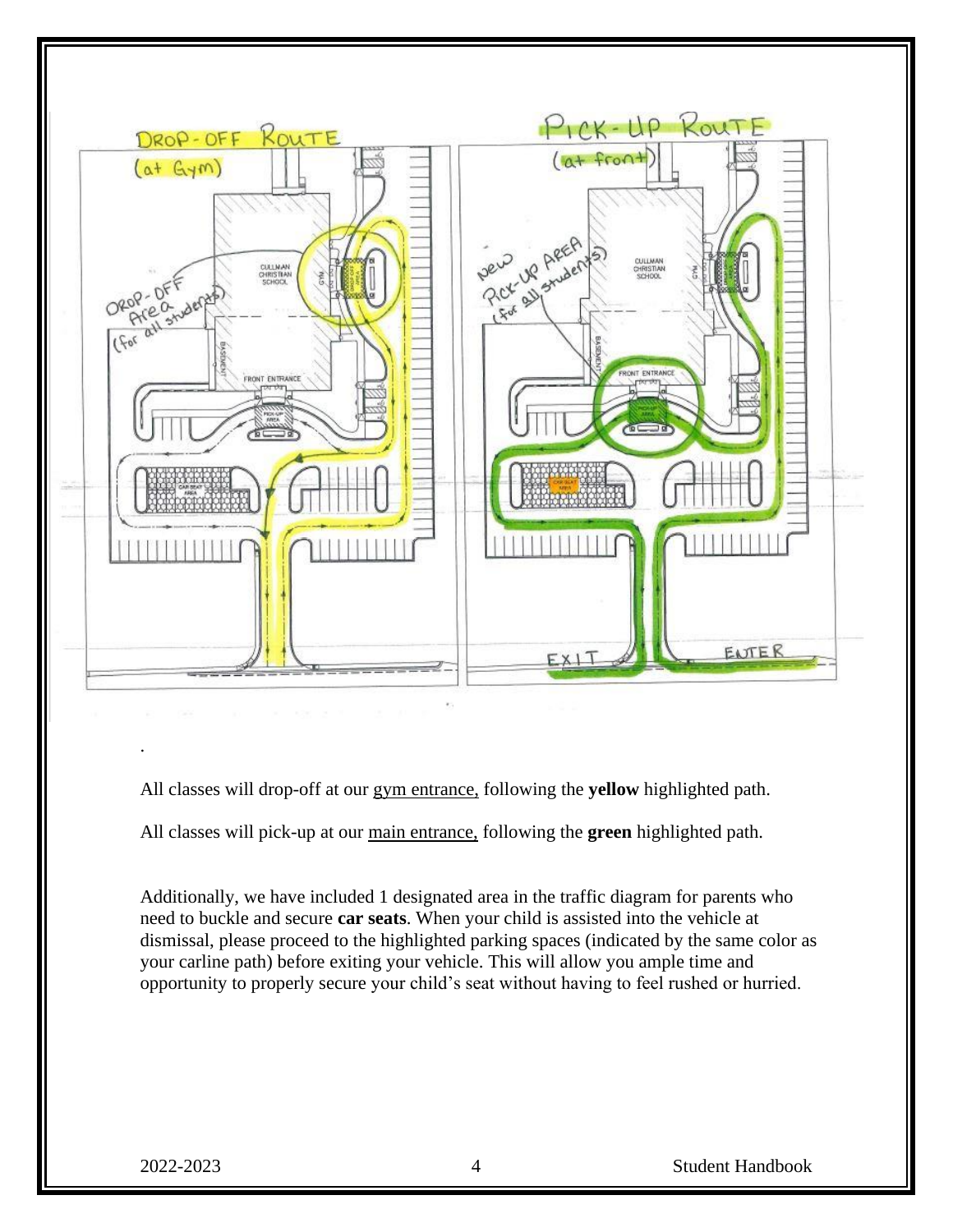### **C. Dismissal**

Staggered pick-up times will be announced by age level. All carpool students must be picked up at 3:00 pm. Students not picked up by 3:15 pm. will be sent to **Aftercare** and charged the set rate for after-school care. See the Tuition and Fee schedule below for details. Please call the office by 1:00PM if your child will be picked up after 3:15 pm so that arrangements can be made.

Parents should not exit their cars when in drop-off or pick-up lines. If your child is not where they should be for pick-up, you may be asked to circle around to keep traffic flowing.

### **D.****Early Dismissal**

Any changes in the regular dismissal of your child must be communicated in writing or by phone call. All students must be signed out through the office if they are being dismissed early. You may call the office or send a note to your child's teacher if you plan to pick your child up early. Please try to call by 1:30 pm so we can see that your child receives the message to avoid last-minute confusion. Please do not go directly to your child's classroom to get your child.

If someone other than a parent is authorized to pick up your child, a parent MUST communicate this in writing. The note needs to include the person's name along with make and color of the car they will be driving. ID's will be checked for persons unknown to school personnel.

### **E. Textbooks**

Classroom textbooks will be provided by CCS and may be sent home at the discretion of the teacher. Each student is required to have covers for (his/her) books. These books must not be defaced and, if damaged or lost, charges will be assessed accordingly.

### **F. Computers/Electronic Equipment/Cell Phones/Social Media**

Radios, mp3 players, etc., may not be brought to school unless permission has been obtained from a teacher for use in the classroom. Electronic toys and gaming consoles should also be kept at home unless permission has been granted. Please know that CCS cannot be responsible for expensive toys or gadgets. All student phone calls, incoming or outgoing, should be made through the office. However, we realize that some parents may supply an older child with a cell phone for emergency contact. In this case, students should keep their phones in their backpacks or locked in their lockers. Cell phones should be turned off at all times in the school building, as they may not be used during the school day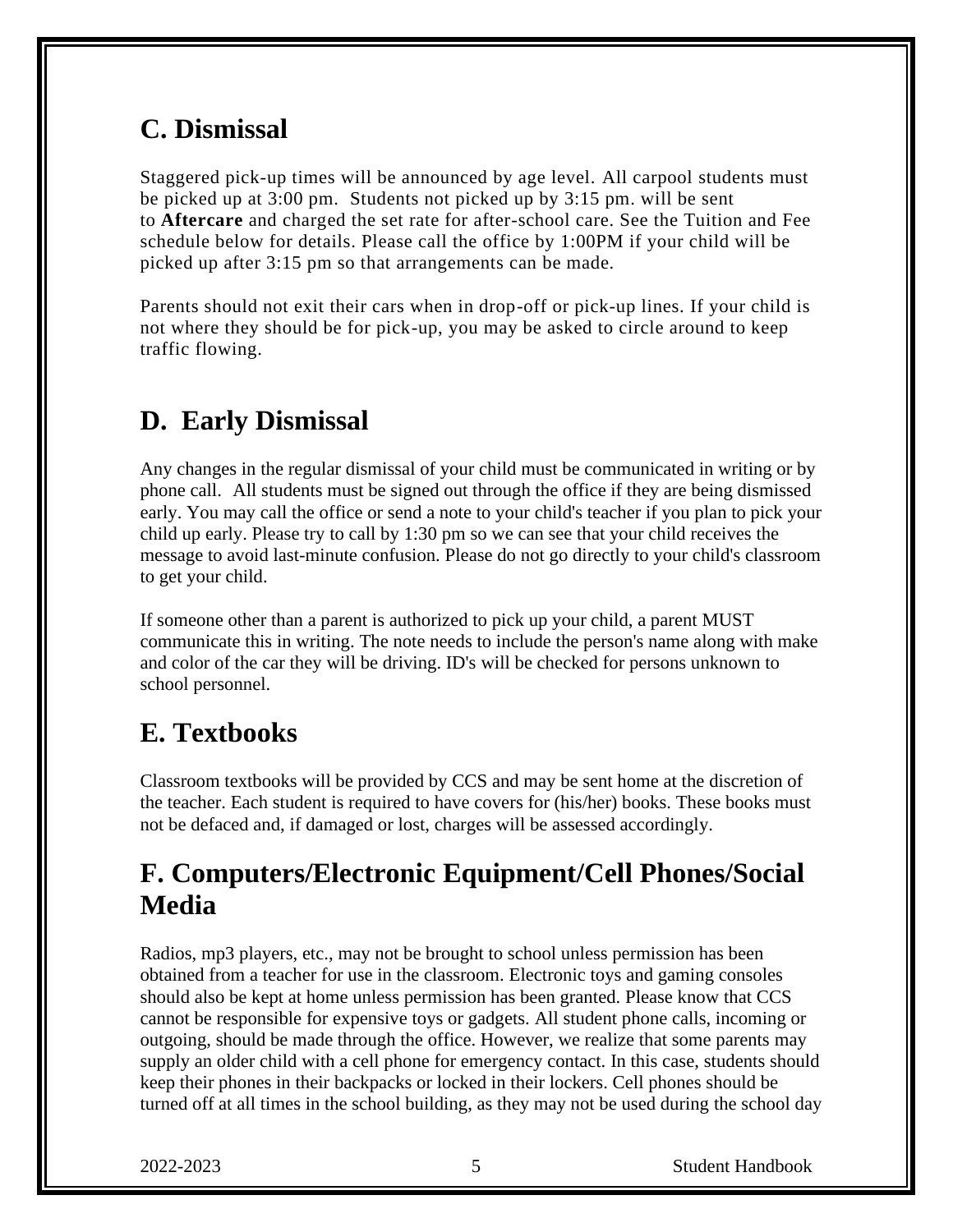for calling or text messaging. If a student is observed using a cell phone, it will be taken up and kept in the school office until a parent picks it up. Cullman Christian School is not responsible for items lost or stolen on school campus.

#### *G. Illness in School*

Parents will be notified if their child becomes ill during school hours, so the child can be taken home. Parents need to arrange for transportation home if the child becomes ill, as there are no facilities or extra personnel to care for sick children. In the event of a serious accident, CCS will contact the parents and Cullman EMS to provide immediate medical attention.

#### *H. Lost and Found*

Clothing, books, and personal articles are placed in a location near the school office. Students and their parents or guardians are asked to check and reclaim articles. The school assumes no responsibility for articles left lying about the building or schoolyard. Articles that are not reclaimed after a reasonable time shall be donated to charity.

**Please label all of your child's belongings, including uniforms, lunch boxes, coats, sweatshirts, and backpacks.**

#### *I. Lunchroom Procedures*

Hot lunches provided daily at a low cost. Lunch orders must be made on a monthly basis. Students need to provide their own drink. Glass bottles and containers are not permitted in the lunchroom. Soft drinks are permitted for students in grades 7-12 only. Please do not plan to bring lunch to school for your child during the school day, as this interrupts the office, teacher, student and the classroom routine. However, if, on occasion, you need to bring lunch to your child, it must be here by 11:00AM. You may leave it with the office where the child may stop by before lunchtime and pick it up. Parents are welcome to eat lunch at school with their child. Please meet your child in the lunchroom. Students in Kindergarten through 4th grade should also bring a snack to eat at midmorning consisting of a food item and drink. Snacks are optional for 5th through 12th grade.

#### *J. School Closing Announcements*

School closing announcements are made on the school social media. We will typically follow the City of Cullman's emergency plan of action. Parents can also link to CCS website via FaceBook and Twitter (ccs\_lions). When emergency announcements are posted you will immediately receive a Facebook post or tweet on your mobile device. Other official sources of information include: radio station WKUL 92.1 FM, local TV stations, AL.com, The Cullman Times, Cullman EMA smartphone app. Parents are encouraged to sign up for school closing announcements on *[myfoxclosings.com](http://ftpcontent.worldnow.com/wbrc/closings/)*.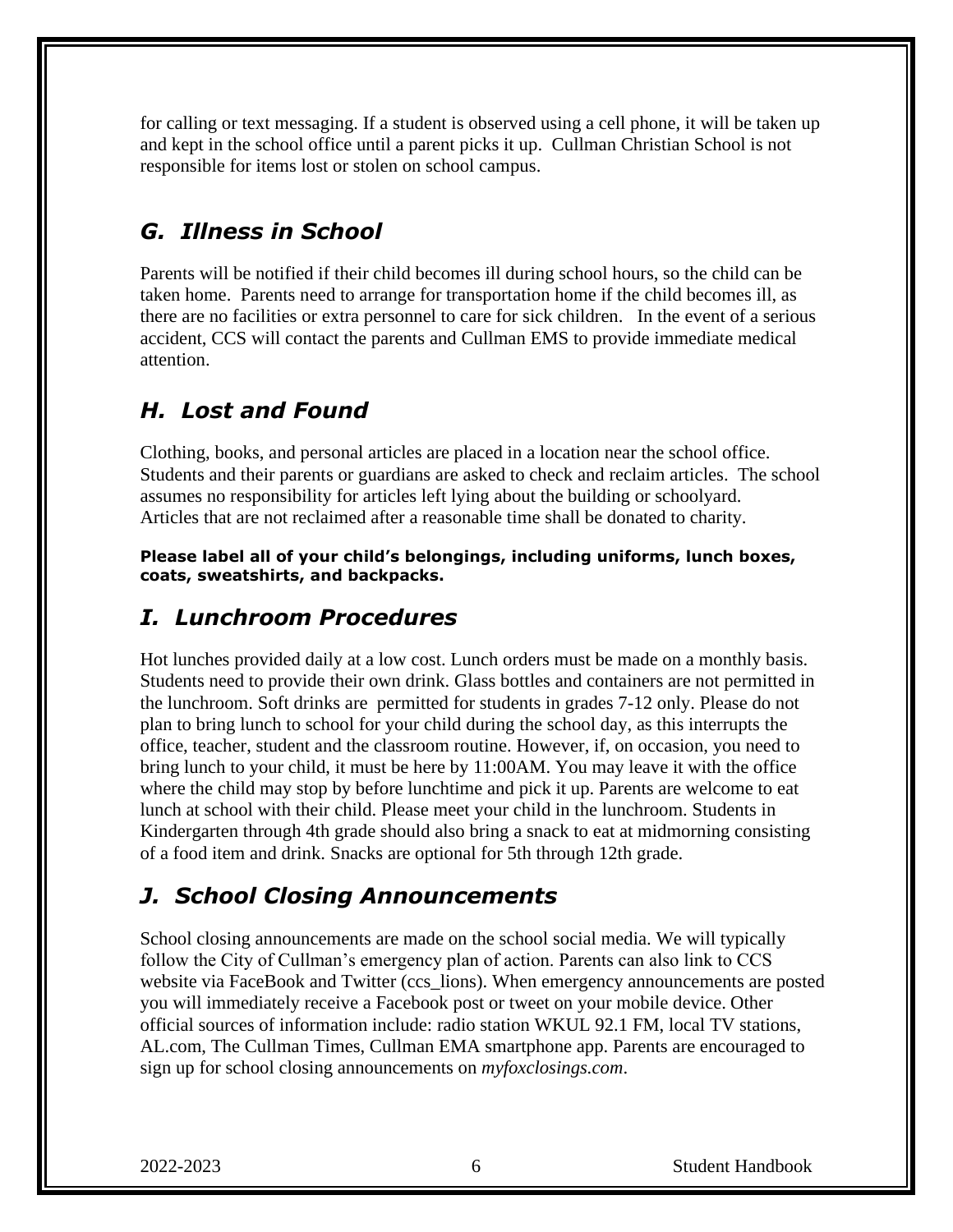#### *K.* **Social Media Guidelines**

#### *1. For Students*

Due to the wealth of new social media tools available to students, student products and documents have the potential to reach audiences far beyond the classroom. This translates into a greater level of responsibility and accountability for everyone. Below are guidelines students in Cullman Christian School should adhere to when using Web 2.0 tools in the classroom.

- 1. Be aware of what you post online. Social media venues are very public. What you contribute leaves a digital footprint for all to see. Do not post anything you wouldn't want Christ, friends, enemies, parents, teachers, or a future employer to see.
- 2. Follow the school's code of conduct when writing online. It is acceptable to disagree with someone else's opinions, however, do it in a respectful way. Make sure that criticism is constructive and not hurtful. What is inappropriate in the classroom is inappropriate online.
- 3. Be safe online. Never give out personal information, including, but not limited to, last names, phone numbers, addresses, exact birthdates, and pictures. Do not share your password with anyone besides your teachers and parents.
- 4. Linking to other websites to support your thoughts and ideas is recommended. However, be sure to read the entire article prior to linking to ensure that all information is appropriate for a school setting.
- 5. Do your own work! Do not use other people's intellectual property without their permission. **It is a violation of copyright law to copy and paste other's thoughts.** When paraphrasing another's idea(s) be sure to cite your source with the URL. It is good practice to hyperlink to your sources.
- 6. Be aware that pictures may also be protected under copyright laws. Verify you have permission to use the image or it is under Creative Commons attribution.
- 7. How you represent yourself online is an extension of yourself. Do not misrepresent yourself by using someone else's identity.
- 8. Blog and wiki posts should be well written. Follow writing conventions including proper grammar, capitalization, and punctuation. If you edit someone else's work be sure it is in the spirit of improving the writing.
- 9. If you run across inappropriate material that makes you feel uncomfortable, or is not respectful, tell your teacher right away.
- 10. Students who do not abide by these terms and conditions may lose their opportunity to take part in the project and/or access to future use of online tools

#### **2. For Parents**

Classroom blogs and other social media are powerful tools that open up communication between students, parents, and teachers. This kind of communication and collaboration can have a huge impact on learning. Cullman Christian School encourages parents to view and participate by adding comments to classroom projects when appropriate.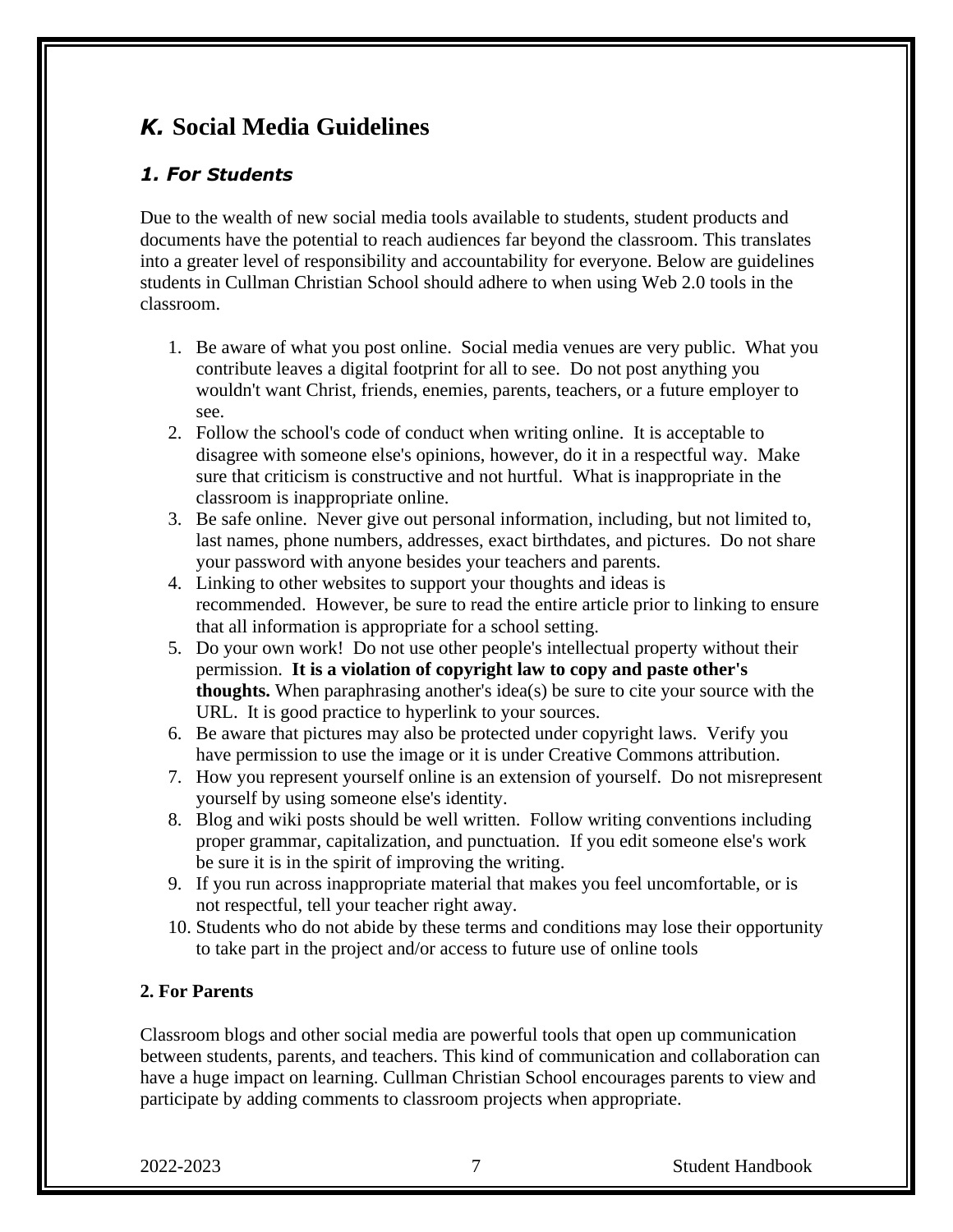#### **Parents are required to adhere to the following guidelines**:

- 1. Parents should expect communication from teachers prior to their child's involvement in any project using online social media applications, i.e., blogs, wikis, podcast, etc.
- 2. Parents will need to sign a release form for students when teachers set up social media activities for classroom use.
- 3. Parents are highly encouraged to read and/or participate in social media projects.
- 4. Parents should not distribute any information that might be deemed personal about other students participating in the social media project.
- 5. Parents should not upload or include any information that does not also meet the Student Guidelines.

#### **ACCEPTABLE USE POLICY**

The school's information technology resources, including email and Internet access, are provided for educational purposes. This policy conforms to the US Department of Justice's *Model Acceptable Use Policy Information Technology in the Schools*.

The school's information technology resources, including email and Internet access, are provided for educational purposes. Adherence to the following policy is necessary for continued access to the school's technological resources:

#### **Students must:**

- 1. Respect and protect the privacy of others.
	- o Use only assigned accounts.
	- o Not view, use, or copy passwords, data, or networks to which they are not authorized.
	- o Not distribute private information about others or themselves.
- 2. Respect and protect the integrity, availability, and security of all electronic resources.
	- o Observe all network security practices, as posted.
	- o Report security risks or violations to a teacher or network administrator.
	- o Not destroy or damage data, networks, or other resources that do not belong to them, without clear permission of the owner.
	- o Conserve, protect, and share these resources with other students and Internet users.
- 3. Respect and protect the intellectual property of others
	- o Not infringe copyrights (no making illegal copies of music, games, or movies!).
	- o Not plagiarize.
- 4. Respect and practice the principles of community.
	- o Communicate only in ways that are kind and respectful.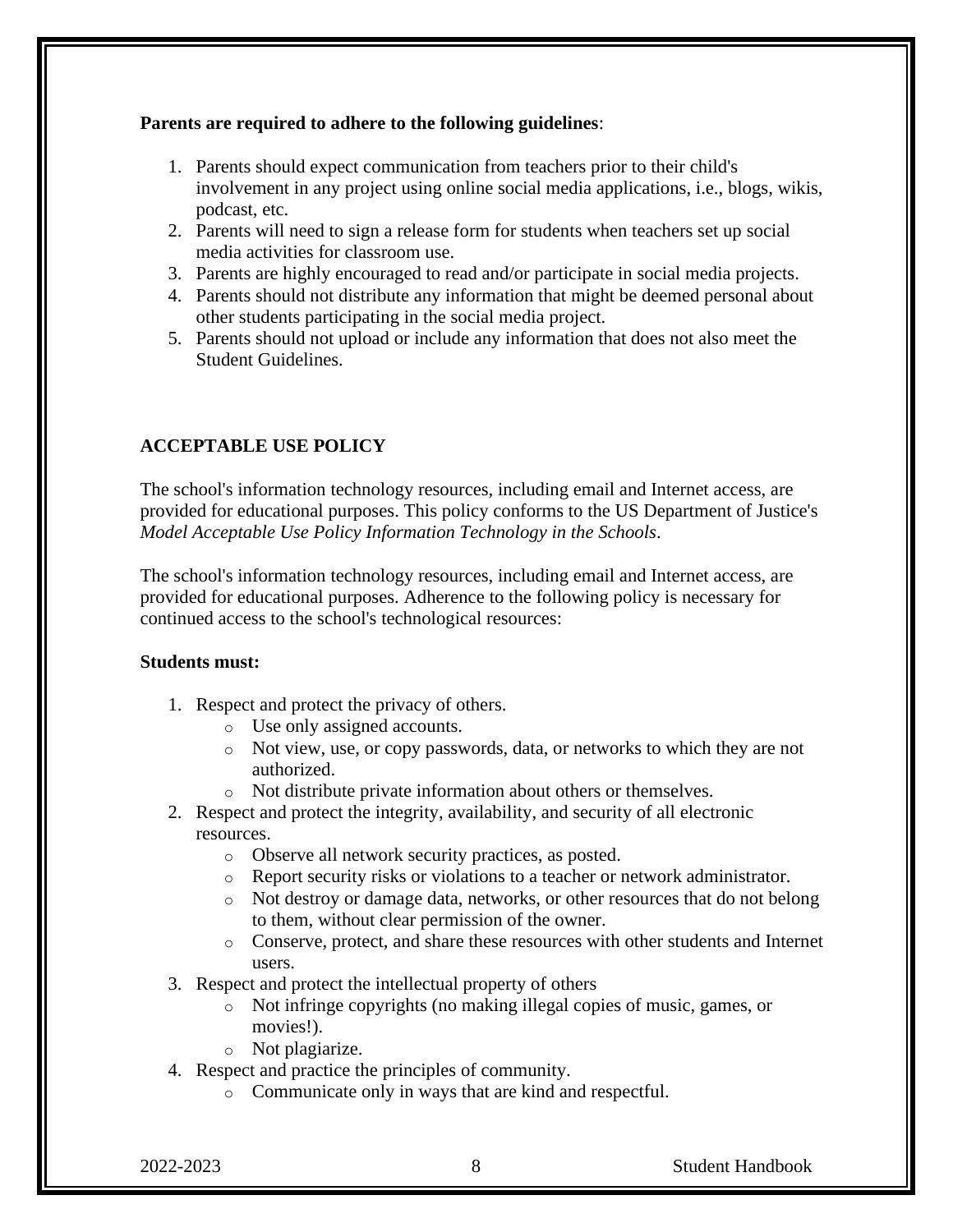- o Report threatening or discomforting materials to a teacher.
- o Not intentionally access, transmit, copy, or create material that violates the school's code of conduct (such as messages that are pornographic, threatening, rude, discriminatory, or meant to harass).
- o Not intentionally access, transmit, copy, or create material that is illegal (such as obscenity, stolen materials, or illegal copies of copyrighted works).
- $\circ$  Not use the resources to further other acts that are criminal or violate the school's code of conduct.
- o Not send spam, chain letters, or other mass unsolicited mailings.
- o Not buy, sell, advertise, or otherwise conduct business, unless approved as a school project.

#### **Students may, if in accord with the policy above**

- 1. Design and post web pages and other material from school resources.
- 2. Use direct communications such as online chat, or instant messaging with a teacher's permission.
- 3. Install or download software, if also in conformity with laws and licenses, and under the supervision of a teacher.
- 4. Use the resources for any educational purpose.

**Consequences for Violation.** Violations of these rules may result in disciplinary action, including the loss of a student's privileges to use the school's information technology resources.

**Supervision and Monitoring.** School and network administrators and their authorized employees monitor the use of information technology resources to help ensure that uses are secure and in conformity with this policy. Administrators reserve the right to examine, use, and disclose any data found on the school's information networks in order to further the health, safety, discipline, or security of any student or other person, or to protect property. They may also use this information in disciplinary actions, and will furnish evidence of crime to law enforcement

### **L. Fire, Severe Weather, and Lockdown Drills**

Information about fire and severe weather drill procedures will be posted in each classroom and explained to the students. Evacuation routes will also be posted. Drills will be rehearsed periodically without prior notice.

### **M. Lost and Found**

Clothing, books, and personal articles are placed in a location near the school office. Students and their parents or guardians are asked to check and reclaim articles. The school assumes no responsibility for articles left lying about the building or schoolyard. Articles that are not reclaimed after a reasonable time shall be donated to charity.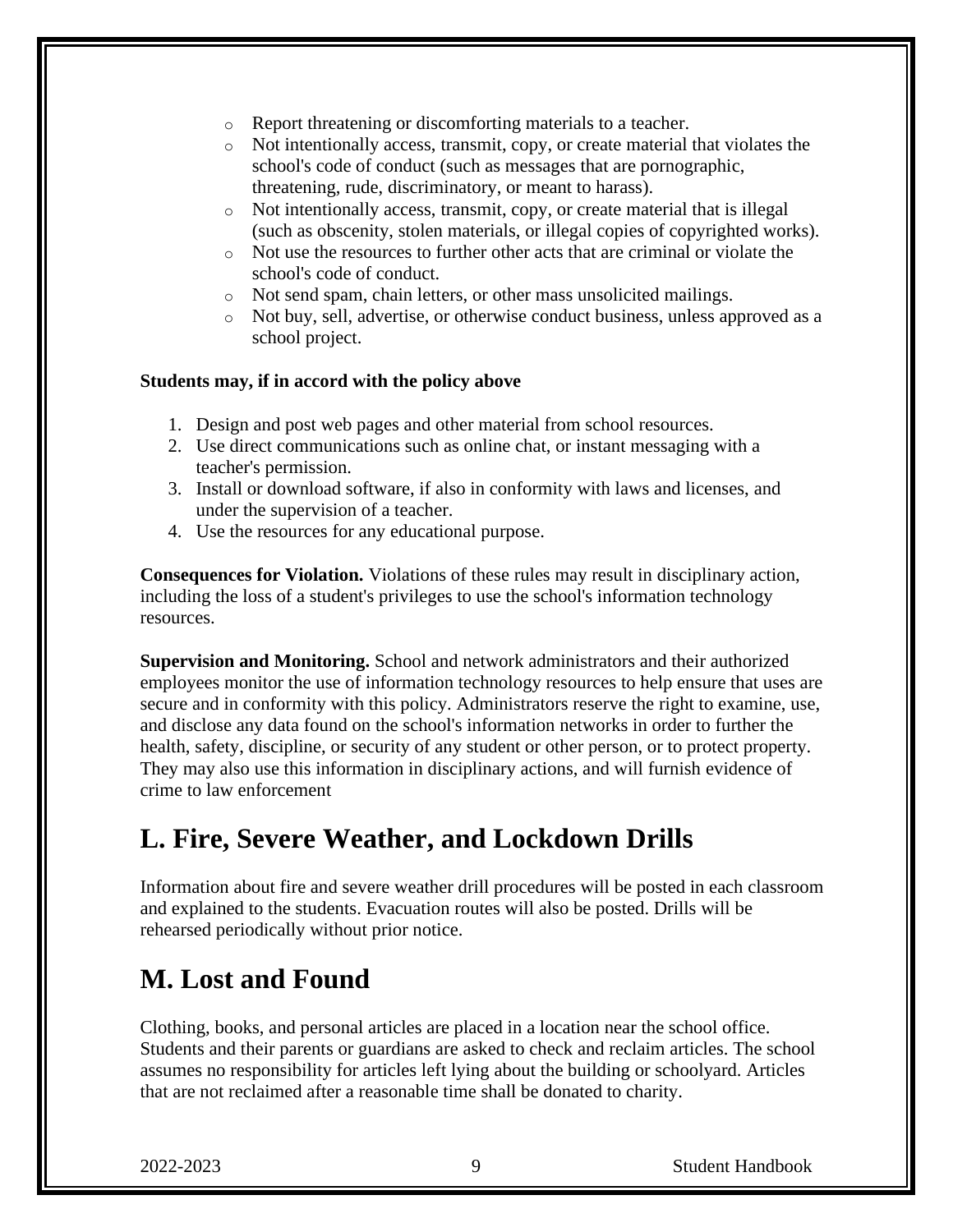Please label all of your child's belongings, including uniforms, lunch boxes, coats, sweatshirts, and backpacks.

### **N. Lunchtime**

Soft drinks are permitted for students in grades 7-12 only. Please do not plan to bring lunch to school for your child during the school day, as this interrupts the office, teacher, student and the classroom routine. However, if, on occasion, you need to bring lunch to your child, it must be here by 11:00 AM. You may leave it with the office where the child may stop by before lunchtime and pick it up. Parents are welcome to eat lunch at school with their child. Please meet your child in the lunchroom. Students in Kindergarten through 4th grade should also bring a snack to eat at midmorning consisting of a food item and drink.

### **O. Deliveries**

Deliveries of flowers, gifts, balloons, etc., for students should be made to the school office rather than to the classroom. These will be delivered to the student before the close of the day.

### **P. Conduct**

At all times while on school property and at school-sponsored events, students will conduct themselves in a manner honoring to themselves, their School and our Lord. Certain behaviors are not permitted which include any romantic physical contact between students. Chewing gum will not be consumed during school hours. The balcony, stage and all upstairs rooms located are prohibited at all times unless given permission by a faculty member. During after-school events, the entrances to classroom facilities will be locked. Admittance to these areas is only given to students accompanied by a faculty or staff member.

### **Q. Bus Procedures**

While riding the bus, students must stay in their seats (no standing, turning around in the seat, or switching seats). Arms, heads, objects, etc. must not be placed outside the window. If the driver turns on the overhead lights, there should be no talking. No food or drinks are allowed on the bus without permission.

### **R. Student Drivers**

Students with vehicles and valid driver's license may drive to and from school with their parent's permission. They will be asked to park in designated student parking areas. During school-sponsored events leaving from the School campus (field trips, athletic practices and competitions, etc.) student drivers may transport other students only if the School does not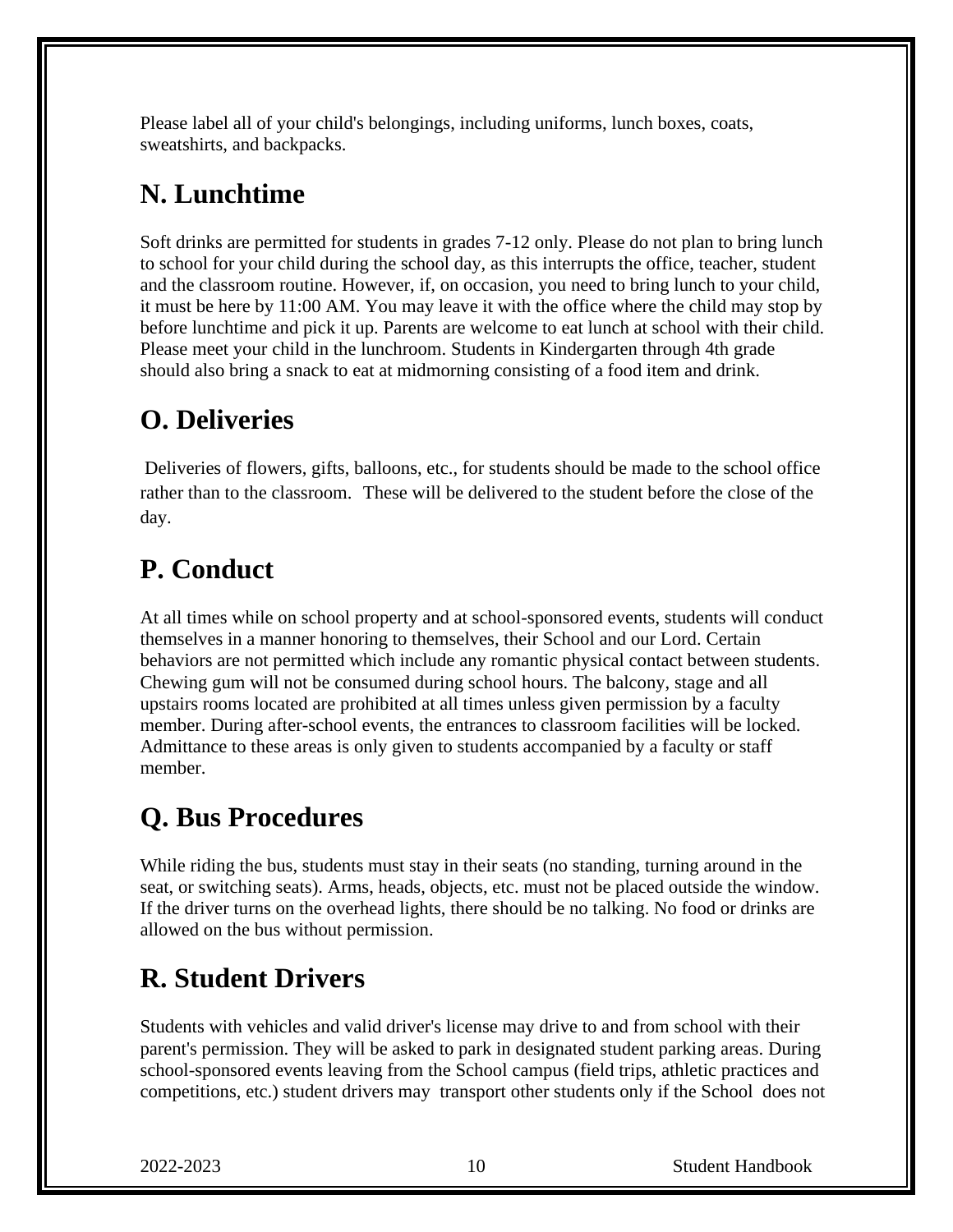provide transportation and with the driver's and rider's parental permission. Students without their own vehicle must ride in School-provided transportation when available.

### **S. Preschool Toys**

No toys are to be brought to school from home. However, children may bring one stuffed animal or doll for nap time. Toys are sent home weekly to be washed. On occasion toys will be allowed; you will receive a note when toys are permitted.

# **Dress Code**

The following uniform standards have been established for CCS students. Uniforms are purchased by parents. Homeroom teachers are given the primary responsibility for recognizing uniform policy violations. However, other staff members are at liberty to speak to a student if the student is out of uniform at any time during the day. The uniform policy applies at all times on school property and on all field trips unless otherwise specified by the teacher. We believe it is the parents' responsibility to ensure the proper modest attire of their children. Home school Co-op students will also be asked to dress accordingly on campus.

#### *A. Girl's Uniform*

The CCS Girls Uniform consists of the following:

#### **Pants / Skirts / Shorts / Jumpers**

- Solid navy blue, khaki, or Land's End "Classic Navy Blue Plaid"
- Skirt length: no shorter than 2-3 inches above the knee
- Belt optional

#### **Shirts**

- Polo style shirt (long or short sleeve)
	- \* Solid navy blue or white
	- \* Non-logo
- Oxford button down shirt in white
- -White turtleneck or camisole under polo, sweater, or sweatshirt

#### **Shoes**

2022-2023 11 Student Handbook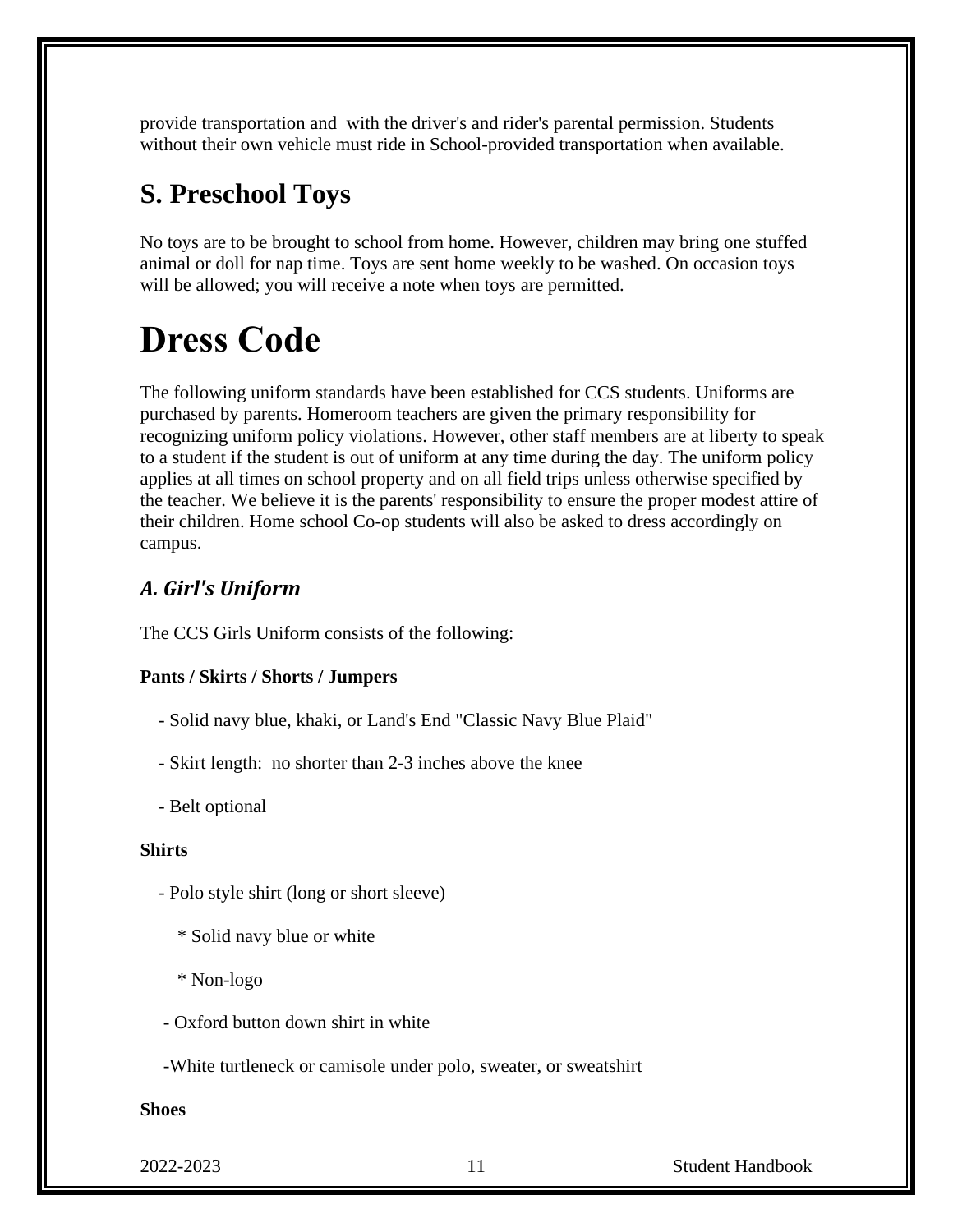- Sneakers

-Black, brown, blue shoes

- Heels less than 2 inches high

-K4-4th Grade girl's shoes closed-toed, lace-up or Velcro closures

#### **Socks/ Tights/Leggings**

- Solid white or navy blue

#### **Outerwear**

- Sweaters-cardigan or V-neck style in solid navy blue or white

- CCS sweatshirts
- CCS Fleece
- -CCS V-neck Pullover

Note: ONLY CCS fleece, pullovers, CCS sweatshirts, or sweater may be worn in classroom. All other outerwear may only be worn outside classroom (e.g. outdoor PE, field trips)

#### PROHIBITED:

- Hats

-Body piercing (except ears) and visible tattoos

Details: Girls may wear pants or just above knee-length shorts in solid khaki or navy blue. Girls may also wear jumpers, skirts, or skorts in solid navy blue, khaki or "Classic Navy" plaid. Our school's Classic Navy plaid is only purchased from Land's End. Uniform skirt, short, and skort lengths should be no shorter than approximately 2-3" above the top of the knee; however, a longer length is acceptable. Shirts will be short-sleeve polo shirts without designer logos or long-sleeved button-down shirts in white or navy blue. Embroidered polo shirts in navy and white with the CCS crest will be available. Optional belts should match the uniform. K4-4th Grade girl's shoes should be closed-toed. They should have shoelaces, or Velcro and have heels less than 2 inches. Socks and tights should be solid white or navy. Leggings in navy blue or white are permitted under skirts. Black, navy blue, or brown shoes are acceptable, as well as sneakers. Hats and scarves are not to be worn inside the building. If warmth is desired, CCS sweatshirts, CCS V-neck performance warm-up shirts, CCS embroidered navy blue fleece, or approved solid-color sweaters (V-neck cardigan or V-neck pullover) may be worn in the classroom. Solid color sweaters are to be navy blue or

2022-2023 12 Student Handbook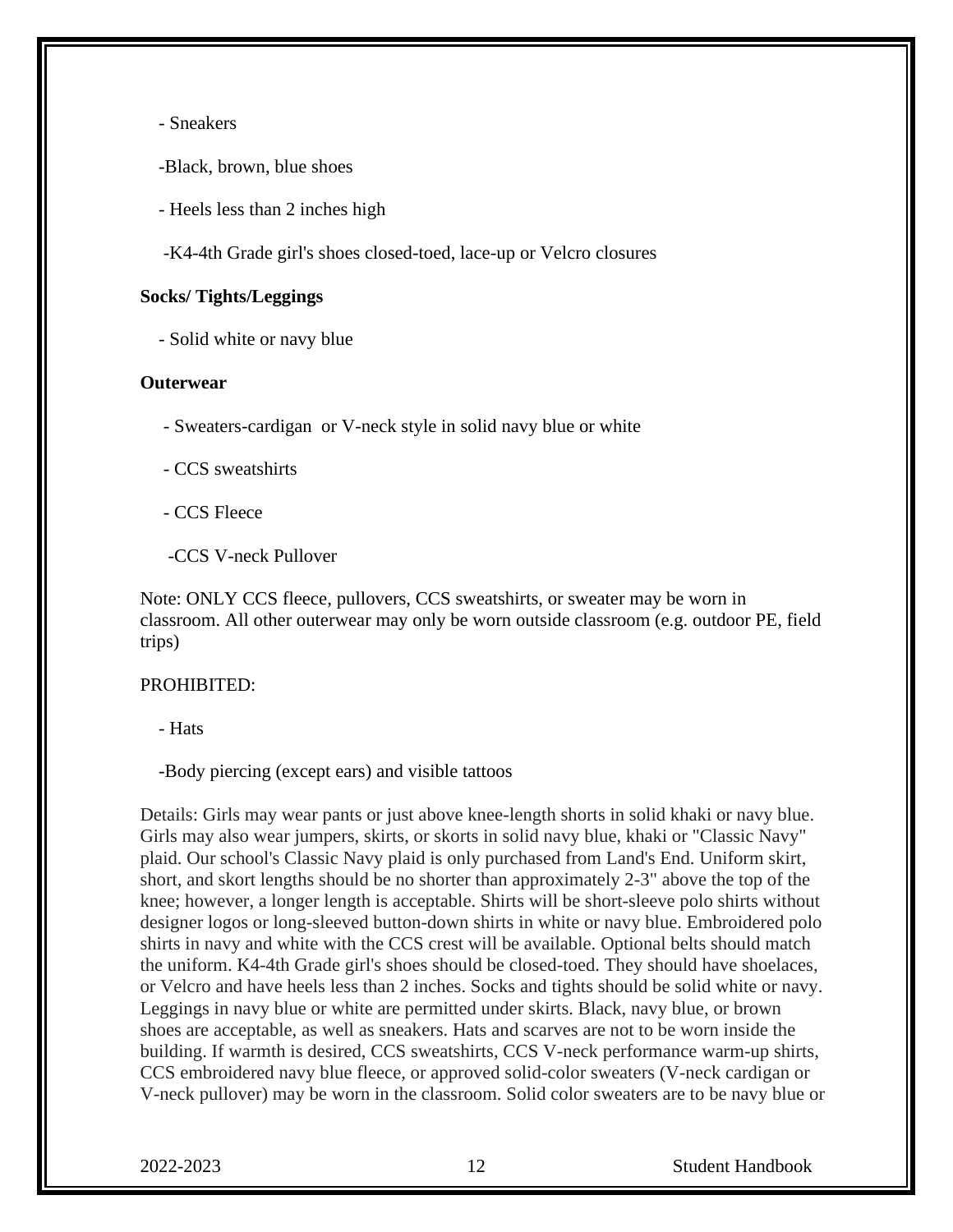white. During the winter months, a plain white turtleneck or camisole may be worn underneath. If only a non-collared T shirt is worn under a sweatshirt or V-neck warmup shirt, the sweatshirt or warm-up shirt cannot be removed at school. Coats and nonuniform fleece or sweatshirts may not be worn into class. Hair should be neat and conservative. No tattoos (permanent or temporary) or body piercing, other than ears, should be visible.

#### *B. Boy's Uniform*

The CCS Boy's Uniform consists of the following:

#### **Pants / Shorts**

- Solid khaki or navy blue
- Belt required

#### **Shirts**

- Polo style shirt (long or short sleeve)
	- \* Solid navy blue or white
	- \* Non-logo
- Oxford button-down shirt in white.

 -Only white turtleneck or collared shirt- under pullovers, sweaters, or sweatshirts; no T shirts

#### **Shoes**

- Sneakers

-Black or brown shoes

#### **Outerwear**

- Sweaters-cardigan or V-neck style in solid navy blue or white
- CCS sweatshirts
- CCS Fleece

Note: ONLY CCS fleece, CCS sweatshirts, or sweater may be worn in classroom. All other outerwear may only be worn outside classroom (e.g. outdoor PE, field trips)

2022-2023 13 Student Handbook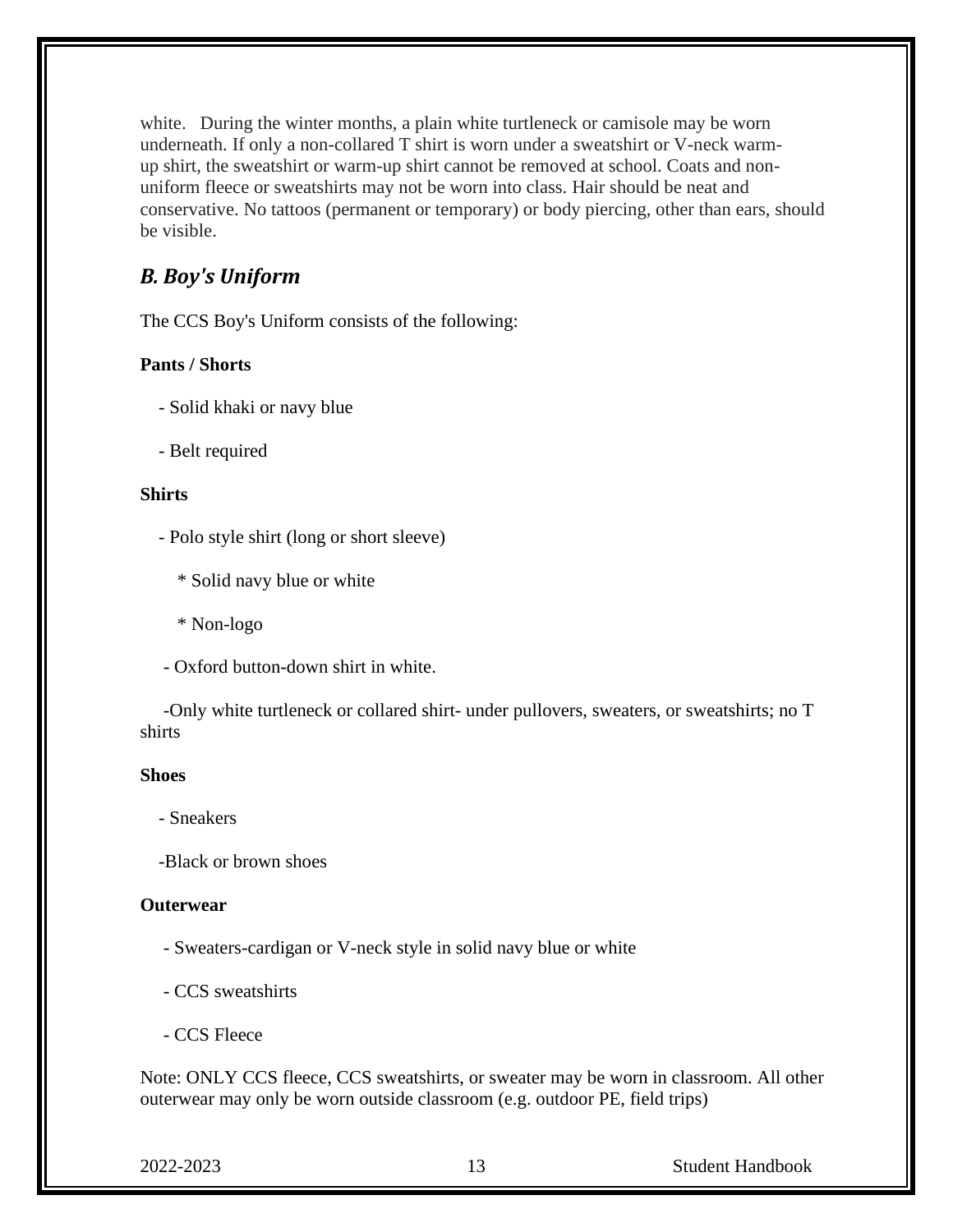#### PROHIBITED:

- Hats

-Body piercing and visible tattoos

Details: The basic uniform for CCS boys in all grades consists of solid khaki or navy blue slacks or Bermuda-length shorts with a collared uniform shirt. Uniform shirts include solid color (navy blue or white) polo shirt. Boys may also choose to wear a long-sleeve buttondown oxford in white. Polo and oxford shirts are available in either long or short sleeves and should be solid colors without logos. Oxfords and polo shirts can have the CCS crest embroidered and will be available. Shirts should be tucked in at the waist. Cargo-style dress shorts with simple side pockets are allowed, however excessively baggy multiple pockets, "low riders", and/or leg drawstrings are not permitted. Belts should be worn at all times even when wearing a sweatshirt or pullover. Hats may not be worn inside the building. Footwear is to be black or brown shoes or sneakers. If warmth is desired, an approved sweater or long sleeve pullover V-neck warm-up shirt may be worn. Solid color sweaters in navy blue, white or white may be either cardigan or V-neck pullover. During the winter months, a solid navy CCS embroidered polar fleece or approved CCS sweatshirt may be worn over a collared shirt. All cool weather apparel (sweatshirts, sweaters and fleeces), must be worn over a collared uniform shirt or white turtleneck. T shirts alone cannot be worn under any cool weather apparel on normal uniform days. Alternatively a plain white turtleneck may be worn under the sweater. Coats and non-uniform fleece or sweatshirts may not be worn into class. Hair should be neat and not below the collar, over the eyebrows or ears. Boys should be clean-shaven with no piercings or tattoos (permanent or temporary) visible.

#### **Samples**



2022-2023 14 Student Handbook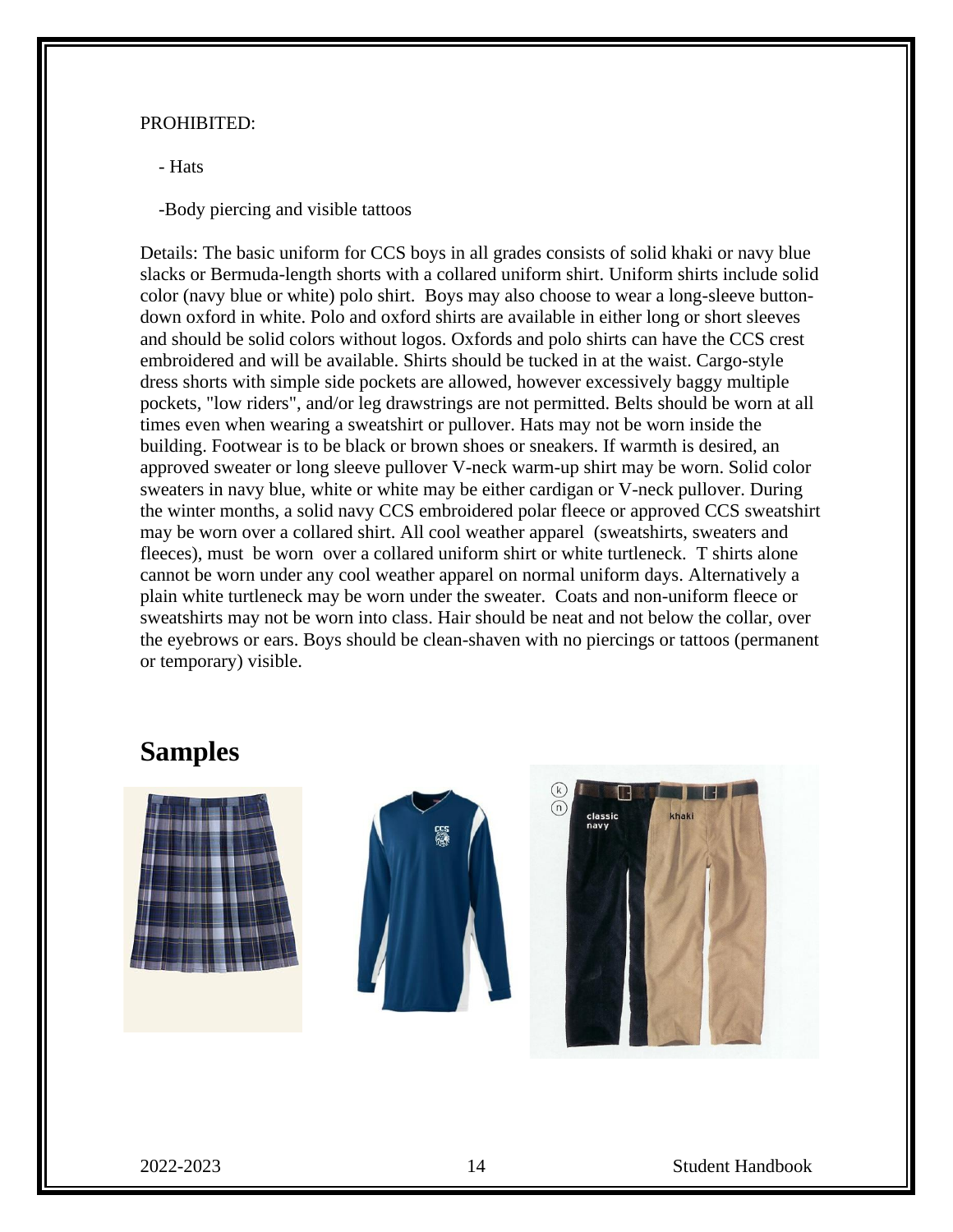### **C. Physical Education Uniform**

Girls and boys in 5th through 8th grades are required to dress out for physical education. Gym uniforms consist of a Cullman Christian School Athletics shirt and navy shorts which may be purchased from the School. An [order form](http://www.cullmanchristian.com/site/sites/default/files/documents/pe%2Border%2Bform.pdf) can be printed here. Those students on an athletic team that practices during PE class will wear their sport practice uniform. On days that the team does not practice they will wear the standard PE uniform. During events where swimwear is appropriate, girls may wear modest one-piece bathing suits and tankinis; bikinis are not permitted.

Sources for School Uniforms:

#### **Land's End**

go to [www.landsend.com/school](http://landsend.com/school) Use preferred school code # 900127663 to see our school dress code and order desired items. The school crest (Logo Number: 0848814K can be applied to shirts and fleeces for \$8.10 each)

#### **French Toast**

Go to [www.frenchtoast.comU](http://frenchtoast.com/)se school source code# QS5CXKE to see our school dress code and order desired items.

#### **Educational Outfitters of Madison**

you may visit their Huntsville store or order online [www.educationaloutfitters.com](http://www.educationaloutfitters.com/SchoolStore.aspx?SchoolCode=AL01427&Schoolid=1428) using school code#AL01427.

\*Please make sure any uniform items purchased from other retail stores conform to the school dress code. Please consult the handbook above for details.

#### **D. Exceptions from Dress Code**

**Dress- Down Days-** At times during the year CCS may sponsor a dress-down day for a celebration, field trip or fundraiser. All changes will be announced by note or email before the event with appropriate clothing listed. Blue jeans, modest dresses, pants or shorts are typically allowed. Freestyle Fridays allow modification to the dress code as well.

**Spirit Days-**CCS Lion Spirit Days will be announced periodically and generally occur for pep rallies and before a home field sporting event. On these days students may wear any CCS Lions T-shirt, CCS sweatshirt or CCS Pullover. No collared shirt is required. Blue jeans or uniform shorts/pants are allowed.

2022-2023 15 Student Handbook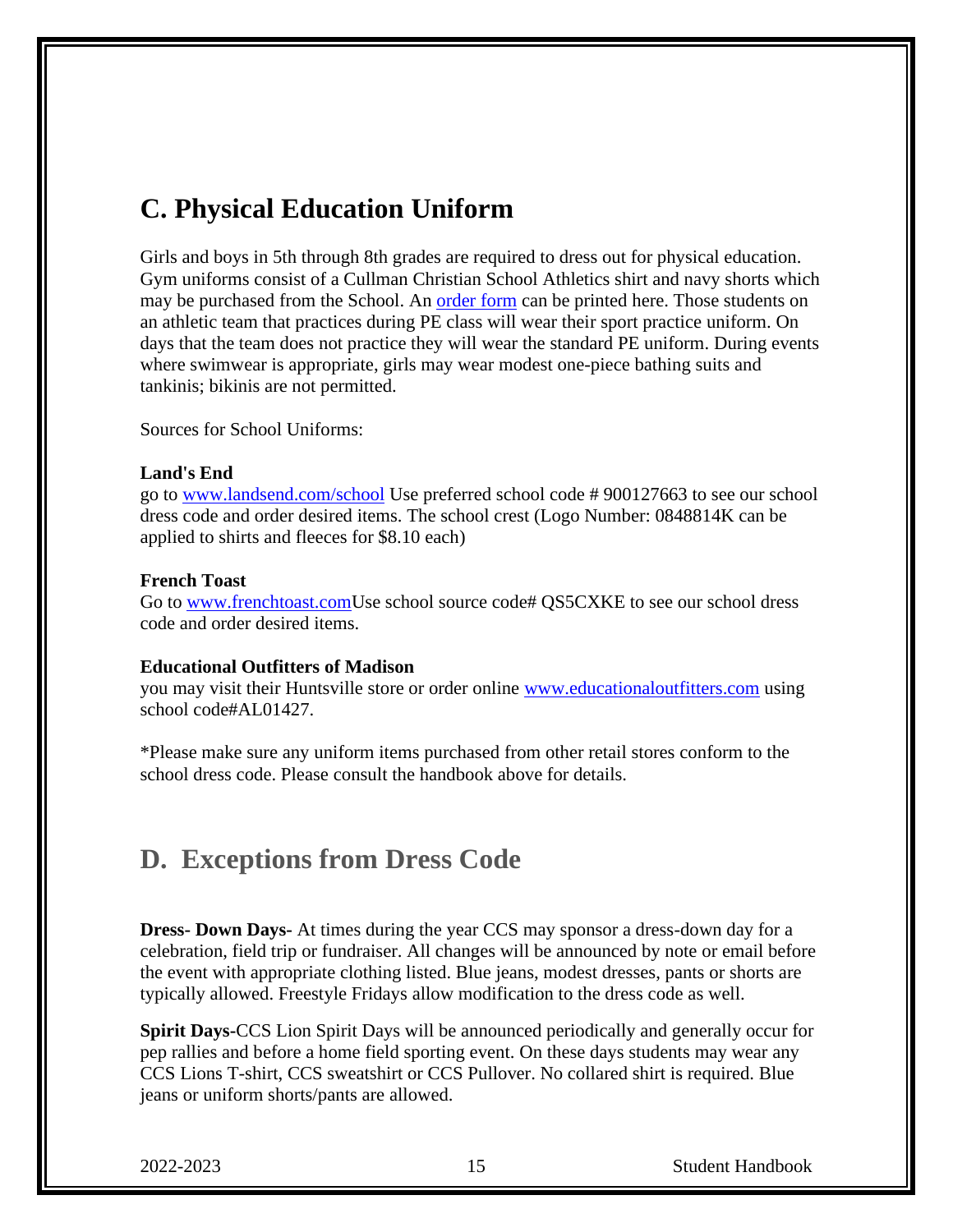**Game Days-**Eligible student athletes are allowed to wear their Lions team jerseys or warm-ups on game days. No collared shirt is required. Blue jeans or uniform pants/shorts are allowed.

**Special Programs-** When students are participating in special programs, they may be allowed to wear dress-up costumes or clothing other than the school uniform. In this event, parents will be notified in writing before the program. All clothing must be modest in length and coverage (no low-cut, short length, or halter/spaghetti-strap dresses).

**Field Trips-** For field trips, all students will wear the same color class T-shirt or a school uniform- to be announced by the teacher.

**Extracurricular Activities-** Students may wear clothing other than school uniforms to extra-curricular activities such as after school sporting events or clubs. All clothing must be modest in length and coverage and must follow the coverage guidelines set forth in this handbook.

### **E. Consequences for improper apparel**

The first time a student comes to school out of uniform, the parents will be notified in writing or by e-mail. The second time, the parents will be contacted and required to bring the appropriate uniform to school. If the problem persists, the parent/guardian and student will be required to meet with the Headmaster to deal with the problem and formulate a solution. Determination of uniform policy violations is at the discretion of the CCS faculty.

# **Grading and Report Cards**

HeadMaster Online and printed report cards record each student's grades and also personal comments about the student's achievements, effort, and conduct. To monitor student progress, a report card will be issued every six weeks during the school year. The Christian school student should strive at all times to do the best work possible.

During the first six weeks, report cards will be given out at parent/teacher conferences. The following six-week periods, the student will bring the report card home to the parents. If there is a past due balance on a student's account, the report card will not be released until the balance is paid in full.

Progress reports will be given out every three weeks to inform parents of grades and conduct on an ongoing basis. Parents will be required to sign and return the progress reports as soon as possible.

### **Kindergarten/Conduct marks**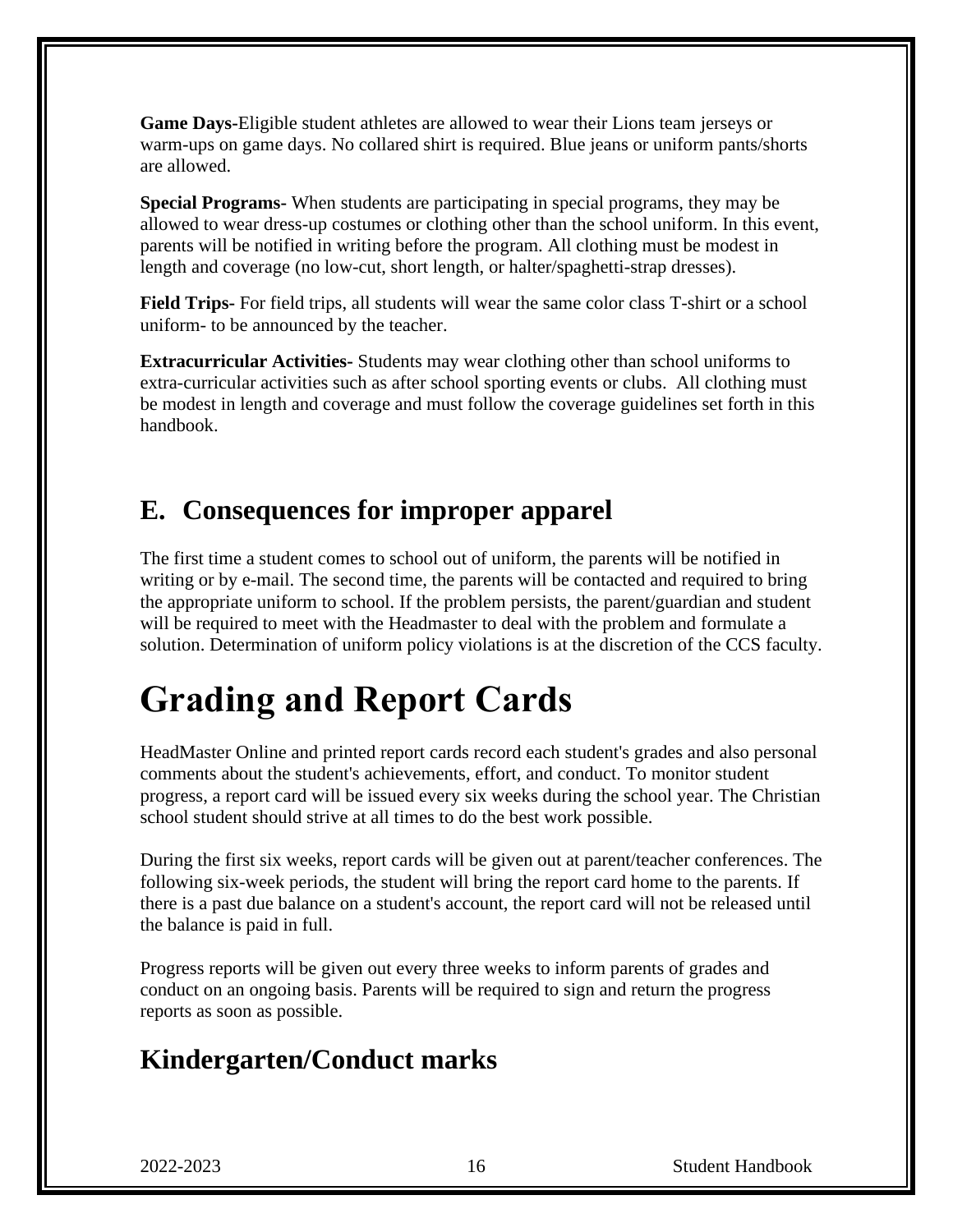| <b>Mark</b> | <b>Meaning</b>            | <b>Score</b> |
|-------------|---------------------------|--------------|
| O           | Outstanding               | $93 - 100$   |
| $S+$        | Above Average             | $86 - 92$    |
| S           | Average                   | $76 - 85$    |
| N           | Needs Improvement 70 - 75 |              |
| U           | Unsatisfactory            | Below 70     |
|             |                           |              |

### **Grades 1 - 12**

#### **Mark Score**

A+ 97 - 100 A 93 - 96 A- 90 - 92 B+ 87 - 89 B 83 - 86 B- 80 - 82 C+ 77 - 79 C 73 - 76 C- 70 - 72  $D+ 67-69$ D  $63 - 66$ D-  $60 - 62$ F Below 60

#### **Honor Awards**

Annual awards are given out for academic achievement in grades 4 –12 as follows:

**High Honor Roll:** A in major subject areas Not less than a B in conduct, effort and other subjects

**Honor Roll:** A's and B's in the major subject areas A or B in effort and conduct Not less than a C in other subjects

# **Attendance Policy**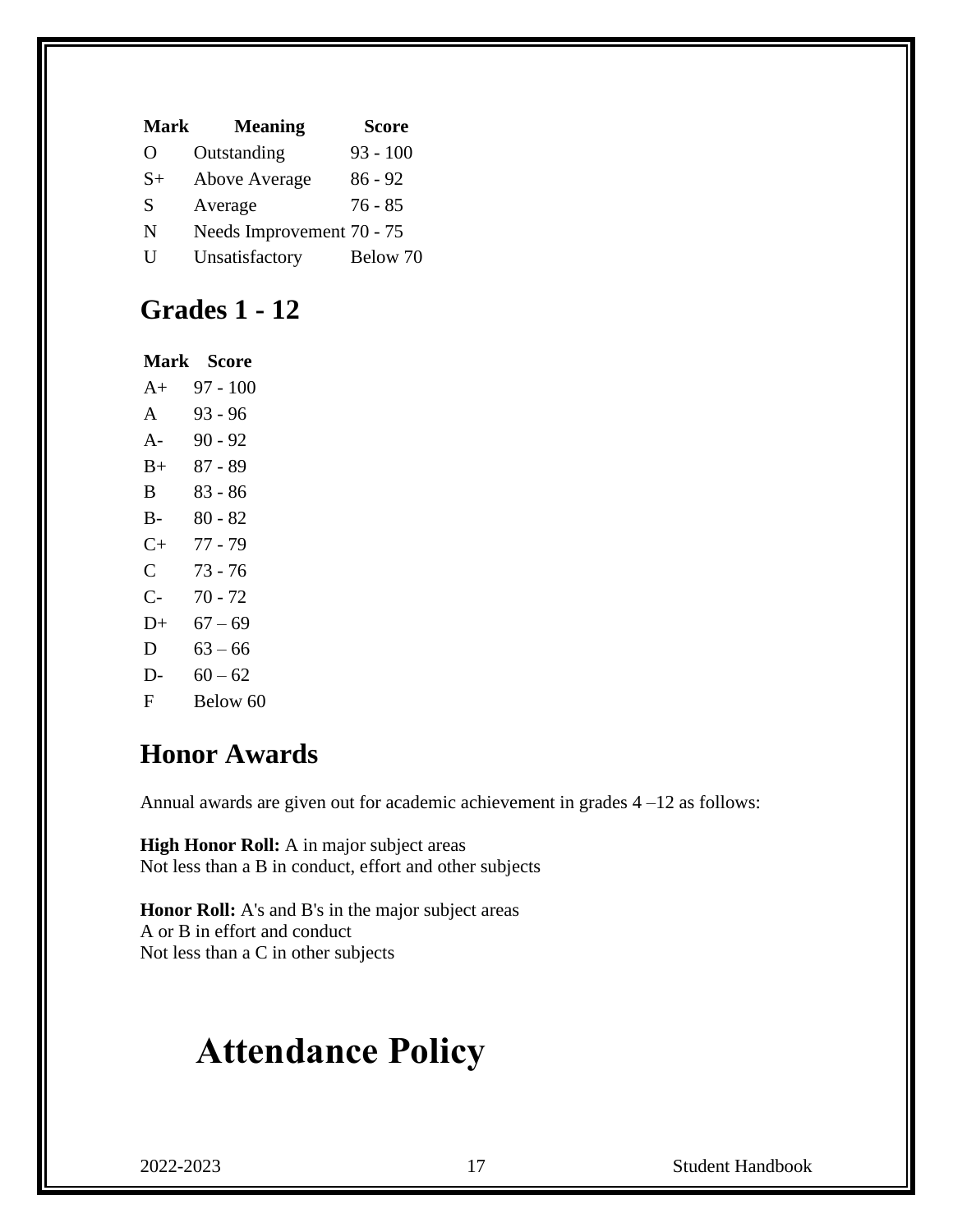### **A. Absences**

Providing a quality education is one of the chief goals of CCS. Of course, this depends on regular class attendance.

Parents are asked to call the school office at 256-734-0734 before 9:00 AM if their child will not be coming to school on a particular day. You may leave a message on the school answering machine. This is a precaution you must take for your child's safety. Students who are absent must submit a written excuse signed by a parent/legal guardian on the day of returning to school. If a written excuse is not received by the third day after an absence, your child's absence will be documented as unexcused. The note should indicate the reason for the absence and the date(s) of absence. Please note that phone calls to the school office notifying a staff member of an absence does not replace the need for written documentation from the parent/legal guardian.

A doctor's note will be required for any absence over five consecutive days or for any contagious illness or condition.

Absences, tardies, and early departures will be considered excused or unexcused according to the following standards:

#### **Excused**

Illness, death in the family, emergency (specify), impassable roads due to inclement weather or accidents, medical appointments which cannot be scheduled at other times. If absence is excused, make-up work will be allowed. Make-up work should be completed within 3 days of the student's return to school or they will receive a zero for the missing assignments. If a student is going to be absent from school for reasons other than illness (i.e., medical or academic testing, extended family vacations, etc.), the parents should notify the school in writing as far in advance of the absence as possible.

Written documentation is required for ALL excused absences. These can include:

- 4 parent notes per semester
- 1 pre-approved family trip per academic school year (up to 5 school days)

#### **Unexcused**

Any other circumstance not approved by school officials or absence without a written note. Make-up work will not be allowed. Any tests during an unexcused absence will be scored at zero points.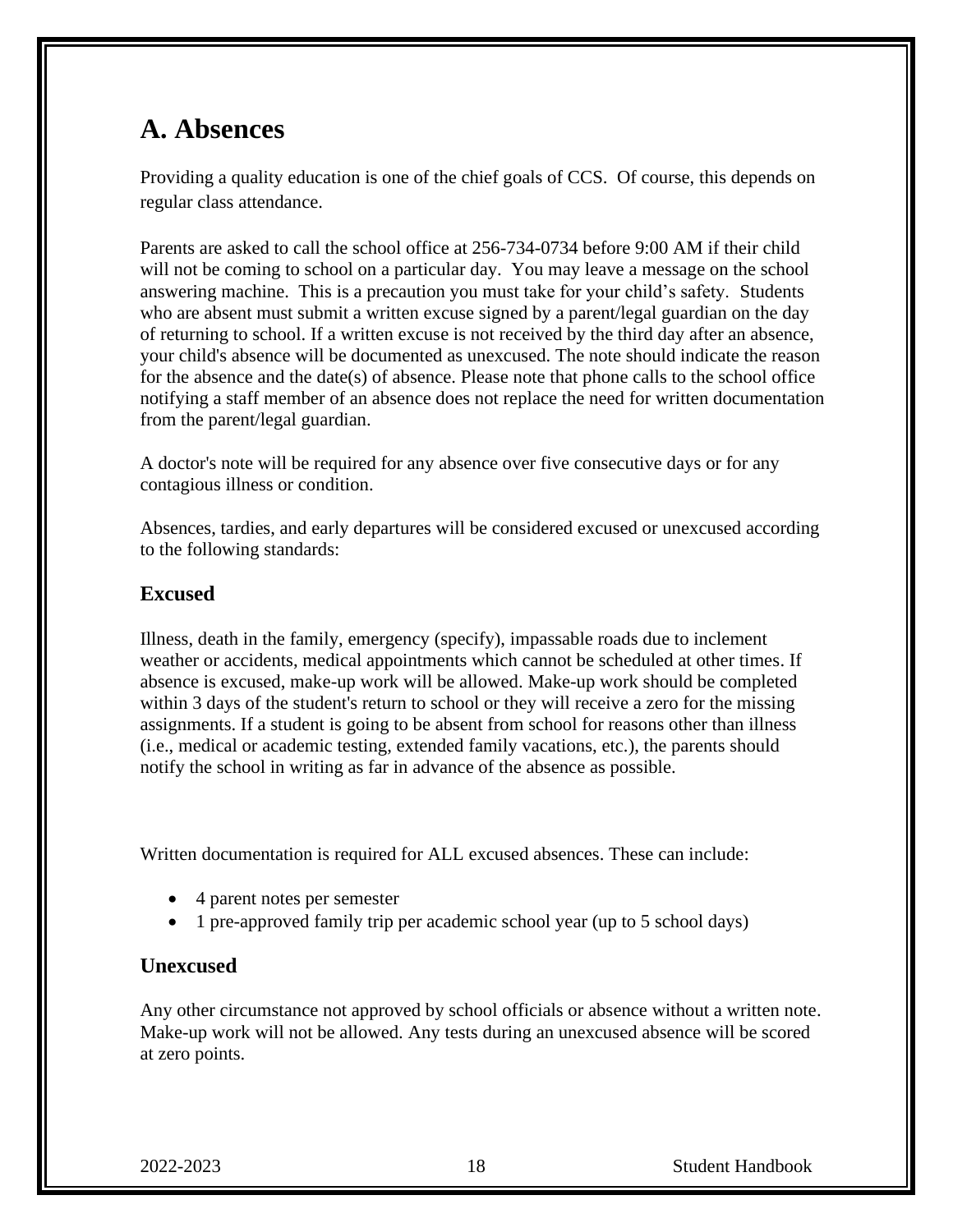All students are expected to abide by all Alabama state laws and school regulations regarding school attendance. Parents/guardians should make every effort to see that a student is present every day that school is in session. Absences disrupt the continuity of instruction and education cannot be entirely regained, even by extra after-school help. Learning gained through interaction with peers and staff in the class cannot be duplicated.

Any student who is absent may not participate in any after-school activities on that day.

If a student has more than fifteen absences in a semester, his/her academic standing may be jeopardized. The parents may be asked to meet with the Headmaster to discuss the situation and any possible ramifications. In addition, if a child is absent for at least 20 days during the school year, his/her school records may be subject to review and his/her academic standing may be jeopardized in this case, as well. A determination will be made whether dismissal is warranted due to lack of attendance. Also, the appropriate City truancy officer may be contacted to report excessive absences to comply with Alabama state law.

### **B. Tardiness**

Any student arriving after 8:00 AM must use the front entrance and report to the school office for a late slip before entering the classroom. All tardiness (excused or unexcused) must be recorded for state records. Tardiness will be excused if due to motor vehicle problems or medical emergencies. Any student arriving after 11:00 AM will be marked absent for the day.

Getting to school on time is an important cooperative effort for the whole family. Being consistently tardy is a hindrance to academic progress and will not be tolerated. A conference with the Headmaster, parents/guardians, and the student may be required when a student in grades 4-12 accumulates three unexcused tardies. Three unexcused tardies will be counted as one unexcused absence.

# **Academic Policies**

### **A. HeadMaster Online**

Homework is assigned to CCS students for review, practice and development of skills presented during class time. Homework also teaches a child responsibility and allows a family an opportunity to participate in certain learning experiences. The amount of homework varies, depending on the grade level, and may be given any night, including Friday. Homework on Wednesday night will be lighter to encourage family church attendance. Homework assignments, testing schedules, and test scores will be posted on our [HeadMaster Online website](https://secure.headmasteronline.com/) . Parents and Students login using School code# 149895 and the Username and Password assigned to you at the beginning of the year.

### **B. Homework Requests**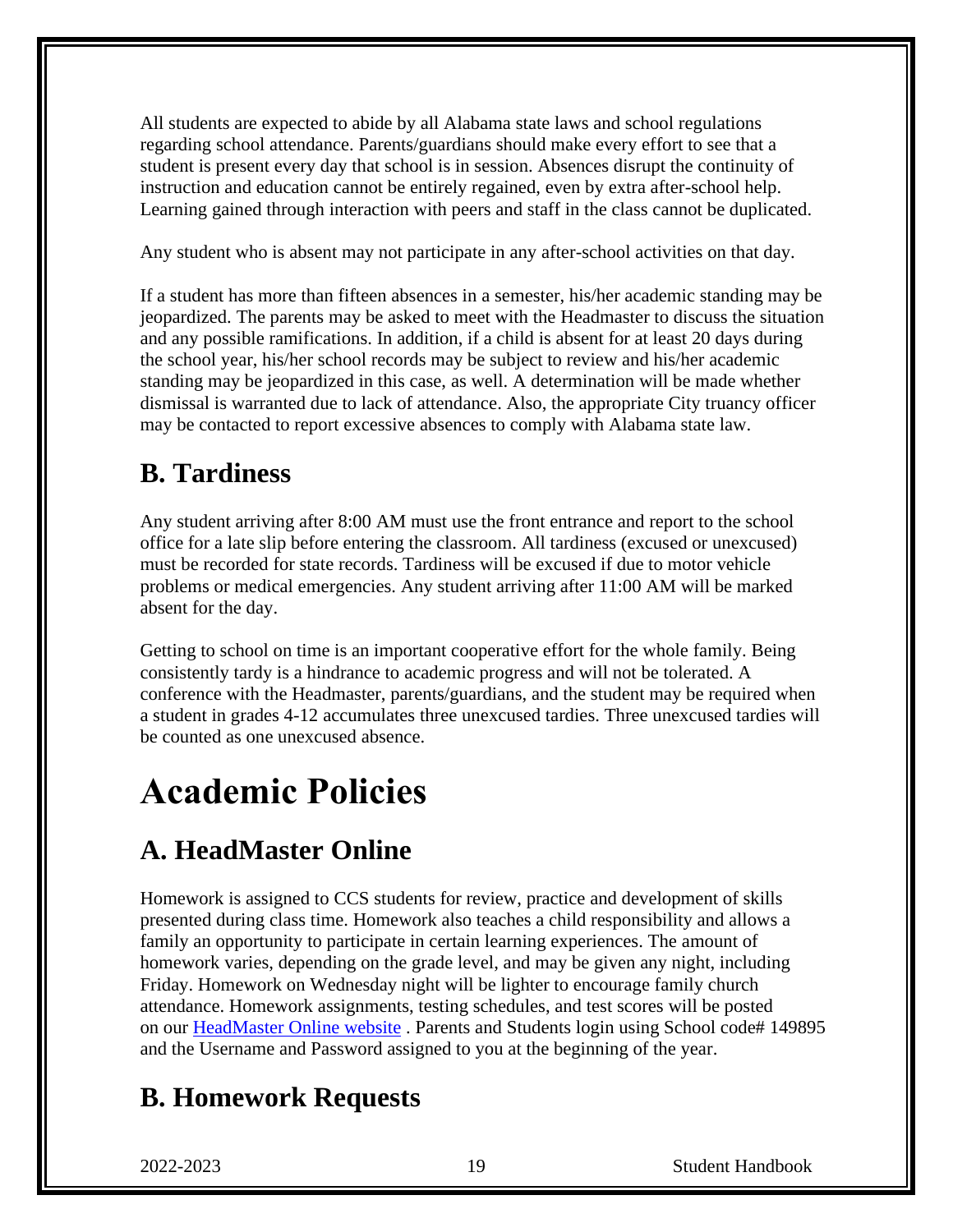There may be times when a child cannot be in school and parents wish to request homework. Please observe the following procedures when requesting homework:

If you would like homework on the day of the child's absence, please request the homework as early as possible. Homework may be picked up at 2:15 PM. However, on some days, teachers have no free time and homework may not be available until the next day; we will notify you if this is the case. For prolonged absences such as vacations or trips, please request the work at least one week in advance. Work missed will have to be made up. Even though homework can be given and made up, absences may still affect grades. This can happen when a student misses classroom discussions, oral drills, initial instruction and some activities that can't be duplicated. Please be aware of this when making traveling plans.

### **C. Permanent Records**

The school maintains a permanent cumulative file on all CCS students. Records of health, grades, standardized test scores, and disciplinary reports make up most of the content. Parents may view their child's permanent record at any time by making an appointment for this purpose. Transfer of records to another school is provided by mail directly to the receiving school.

### **D. Standardized Testing**

All students in grades K-12 will participate in standardized testing in April. The Iowa Assessments or Stanford Achievement Test (SAT) is used in each grade to help measure academic progress and to evaluate strengths and weaknesses. Parents will receive copies of the results, typically during the summer.

### **E. Promotion**

Students in grades one through twelve are promoted to the following grade level on the basis of academic achievement. Students in kindergarten are also evaluated by emotional and social growth for readiness for first grade. If there does not appear to be adequate progress by the Christmas break, a conference will be held with the teacher, parents, and the Headmaster to consider a plan for the child.

### **F. Withdrawal**

Although CCS would like a student to spend his/her entire academic career here, due to a great variety of circumstances, parents sometimes find it necessary to withdraw their child/children from CCS. Realizing that this is a natural occurrence, a release form must be signed by the parent giving CCS permission to forward the child's permanent file to the new school setting. However, records will not be released if a student's tuition and/or fee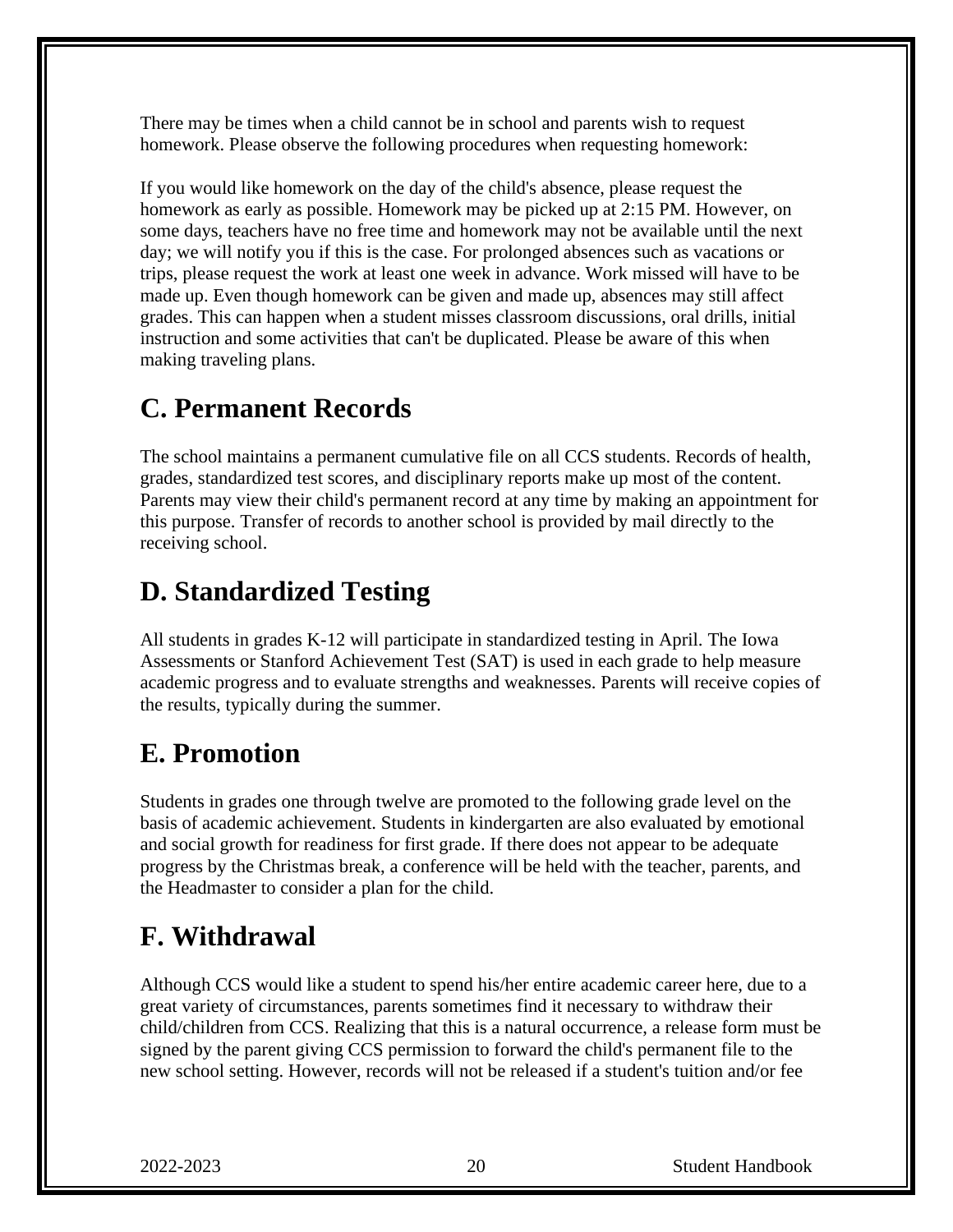account are not up-to-date. Once all accounts are paid in full, a student's records will be forwarded to the new school.

### **G. Dual Enrollment**

Eligible high school students, in good academic standing, may be enrolled in certain elective college courses during the summers of their junior and senior year of school with permission of the Headmaster. Students may take courses at their own expense during the Summer Honors Program which provide both high school and college credit.

# **Health Issues**

### **A. Illness/injuries in School**

Parents need to arrange for transportation home promptly, as there are no facilities or extra personnel to care for sick children.

### **B. Immunizations**

All Students need to provide the school with a current health record, which should include a physician's exam and immunization record. Students must have all required immunizations before entering CCS. According the Alabama Dept. of Public Health regulation, the only valid certification of immunization record acceptable are ImmPRINT, ImmPRINT Webservices or handwritten on Form IMM-50. Annual immunization status verification is required for all students. Influenza and COVID-19 vaccines are strongly recommended each fall for all school age children.

### **C. Emergency Contacts Notification**

An Emergency Contact Form is sent home at the beginning of each school year. It is important for parents to provide the school with emergency telephone numbers of home and business, as well as the name and number of a relative or neighbor to be contacted if a parent cannot be reached. If a child becomes ill or is injured at school, it is crucial that we get in touch with someone, should the child need immediate care or need to be picked up from school. If this contact information changes during the school year, please notify the school in writing immediately.

### **D. Medication Policy**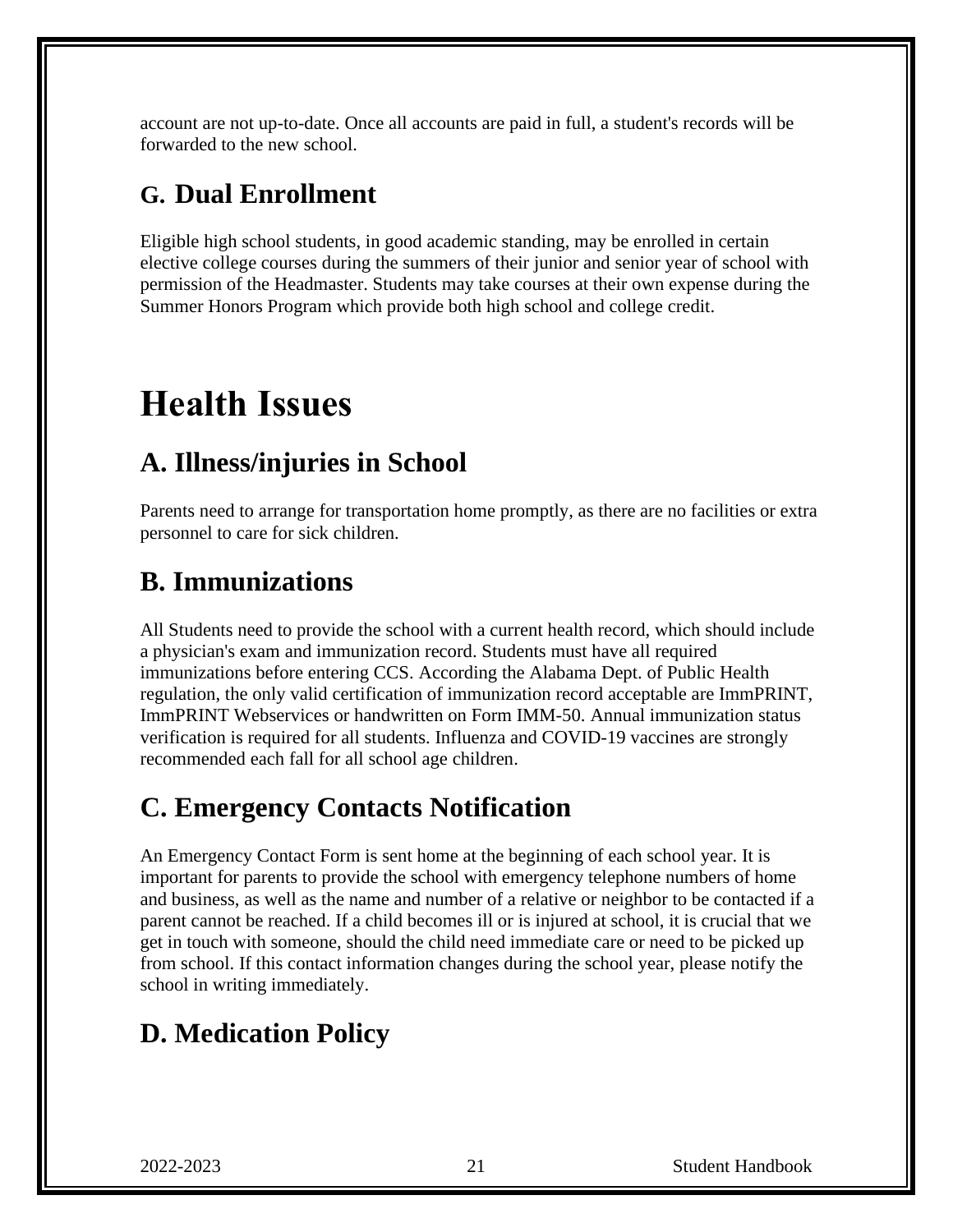If it becomes necessary for a student to take medication during school hours, the parent or a designated responsible person will assist the student upon written orders from the physician or parent bearing the following information:

- Signed consent by the parent/guardian to give the medication
- Signed medication order

The [Medication Order Form](http://www.cullmanchristian.com/site/sites/default/files/documents/medication%2Bform.pdf) should be taken to your child's licensed prescriber (physician, nurse practitioner) for completion and returned to the school office signed by the doctor and the parent. This information must be on file in a child's health record before we can administer any medication at school. A separate form for each medication needed to be taken at school is required. This order must be renewed as needed and at the beginning of each new school year.

All medications should be delivered to school in a pharmacy or manufacturer-labeled container. Any container needs to be clearly labeled with the student's name. Please ask the pharmacy to provide separate bottles for school and for home. No more than a 30-day supply should be delivered to school. Please follow this policy so that your child will receive all prescribed medication as soon as possible. Over the counter medication (i.e. Tylenol, cough drops, aspirin, etc.) may be dispensed by appropriate school personnel, if it is provided in the original container, labeled with the child's name, and accompanied by written parental permission. Sufficient medicine may be left in the office and will be dispensed per instructions given. No medication will be administered without the approval of the office.

Under no circumstances should medication of any kind be packed in the child's lunchbox to be taken at his/her discretion.

#### **C. Contagious Illnesses**

Parent cooperation is important in maintaining a healthy environment at CCS. Please do NOT send your child to school if he/she is ill!

The following are indications that a child should not be in school:

- Fever over 100.4 degrees F
- Vomiting or diarrhea
- Conjunctivitis (pink eye)
- Strep throat or pending throat culture
- Contagious diseases such as COVID-19, chicken pox, influenza, Fifth's disease, etc.

Please keep your child at home if he/she has a fever over 99 degrees, even if you have given Tylenol to reduce the fever. Your child must be tested for COVID-19 with negative results prior to returning to school. Your child should also stay at home if he/she has vomited during the night. Stomach viruses spread through the classroom very quickly! If your child contracts a contagious virus or illness, please inform the school office. Students

2022-2023 22 Student Handbook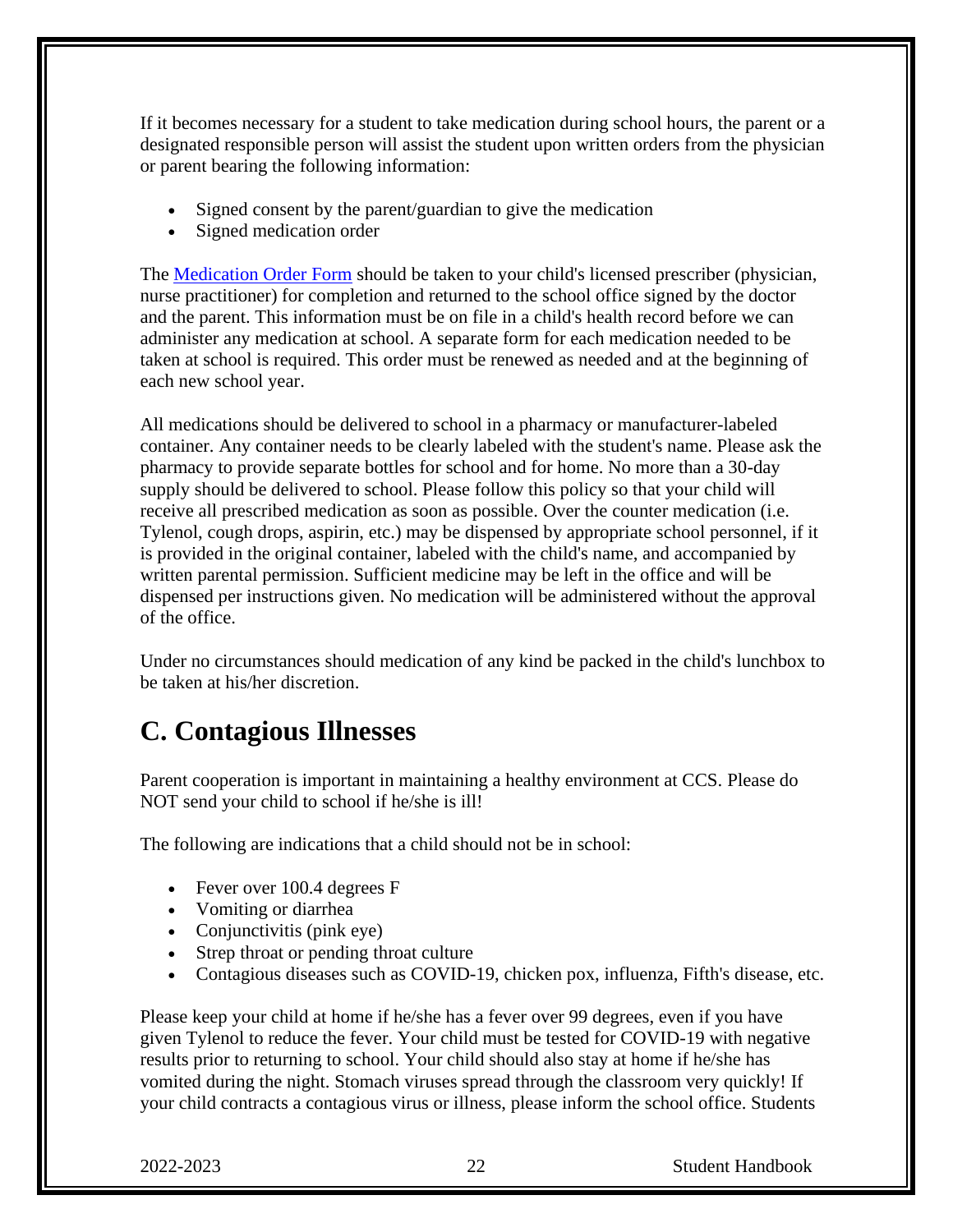who have had a fever or vomiting must be symptom-free for 24 hours before returning to school. Letters will be sent home to the parents of the infected class. Children will not be readmitted into the classroom until cleared by their pediatrician. If your child contracts head lice, please let us know so we can monitor classrooms and check students but based on new guidelines no healthy child will be excluded from school because of head lice. Transmission is by direct head-to-head contact. Lice crawl; they can't jump or fly. Lice only survive for  $2 \frac{1}{2}$  inches from the scalp. Parents should treat only children with live lice or eggs (not empty nit cases) with OTC permethrin and pyrethrins ≥2 treatments are required (days 0 and 9, or days  $0, 7$ , and  $13-15$ ).

### **D. Clean Air**

Cullman Christian School is a smoke-free campus. Tobacco products, vaping and smokeless tobacco are not allowed indoors or on campus.

### **E. Fragrances**

CCS also requests that students and faculty refrain from wearing cologne and perfume during school hours.

# **Athletic Policies**

Our [athletic handbook c](http://www.cullmanchristian.com/site/sites/default/files/documents/athletic_handbook.pdf)ontains more detailed information needed by parents and student athletes.

### **A. Sports Participation Requirements**

Students need a physical exam prior to participation in team sports. Please click [here](http://www.cullmanchristian.com/site/sites/default/files/documents/PRE-physical_exam_form_12.28.06.doc) to download a form for your pediatrician or doctor to complete and return to his/her teacher or coach. Student health and safety from heat-related illness and injury are our highest priority.

### **B. Academic Eligibility**

Student athletes must maintain a certain grade point average to continue participation in extracurricular team sports. If a student athlete falls below this level, the student will be disallowed from practice and competition until cleared to return by the teacher(s) and team coach. Coaches may set higher standards for individual sports.

Student athletes must maintain a GPA of 2.0 or greater which is a  $C(70+)$  average) in the four core subjects of English, Science, Math and History combined and in Bible class.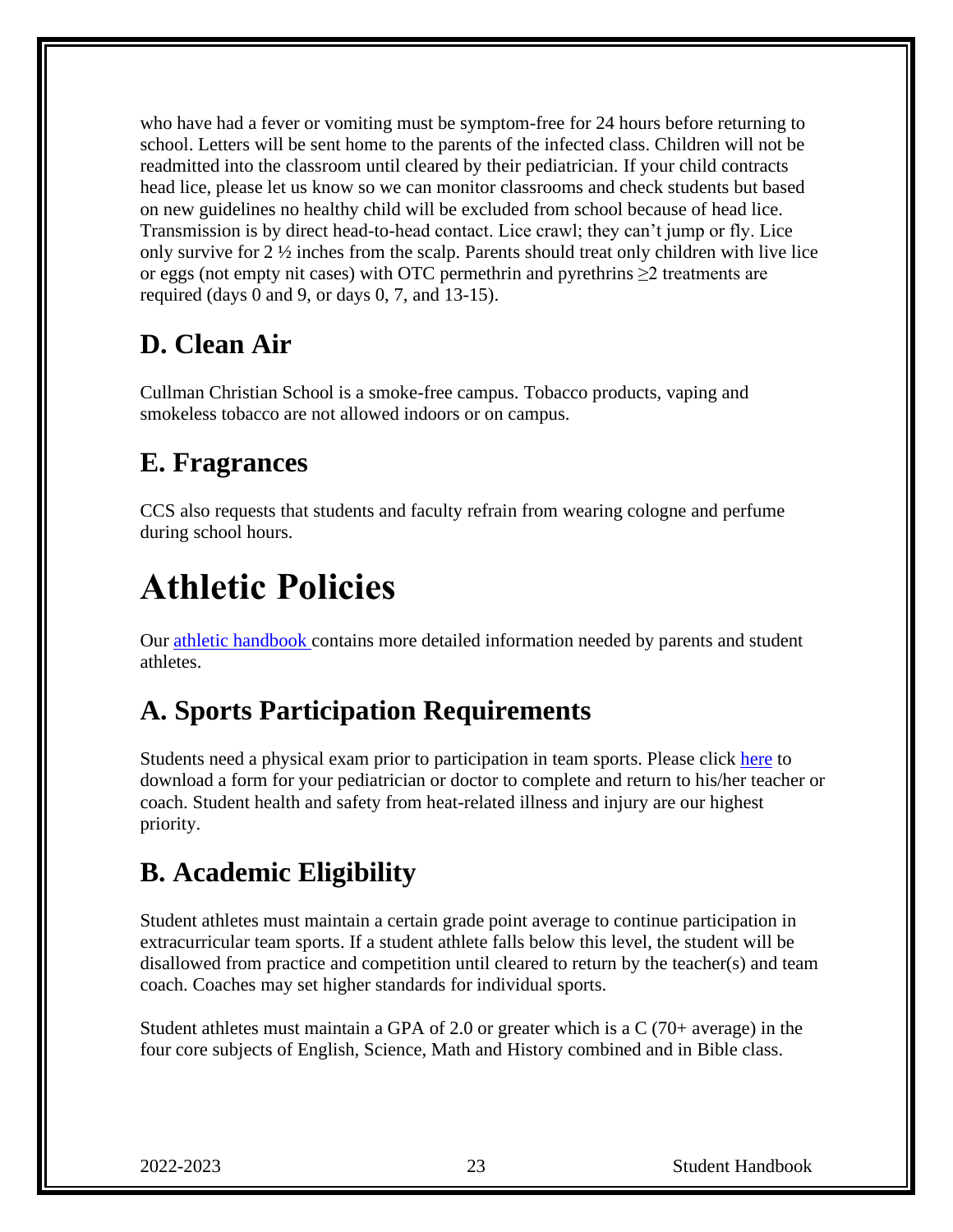A student athlete with an average of less than or equal to 69% in the core subjects and Bible on a 9 weeks reporting will be suspended from athletic activities until a subsequent progress report or 9 weeks reporting where the average is 70+. Exception: Students maintaining an 80+ average in all core classes plus Bible for the entire current school year will be allowed to participate in sports.

If a student has maintained an 80+ average in all classes for the previous school year they will be allowed to participate in Fall sports. Otherwise, Fall sports participation will be determined from the previous year's final 9 weeks reporting.

### **C. Registration and Fees**

Students will need to sign up for sports offered by the deadline posted. A \$100 participation fee per student per sport will cover team jerseys, common team equipment, and travel expenses. Uniforms remain the property of CCS.

### **D. Concussion Policy**

Cullman Christian School is in compliance with the 2011 Alabama law forbidding a youth athlete from playing sports if it is suspected the athlete received a concussion recently. Please see the Athletic Handbook for our concussion and head injury informational document. The law requires a [concussion and head injury informational](file:///C:/Users/Scott/Documents/CCS%20Documents/Concussion%20Information%20Sheet%20and%20Student%20Consent.pdf)  [document](file:///C:/Users/Scott/Documents/CCS%20Documents/Concussion%20Information%20Sheet%20and%20Student%20Consent.pdf) for youth athletes and their parents to sign annually.

Coaches will have annual training on recognizing the symptoms of a concussion and players suspected of having received a concussion during practice or a game must be immediately removed from play and will not be allowed to return until the player receives written clearance from a licensed physician.

# **Discipline Policy**

*"Train a child in the way he should go, and when he is old he will not turn from it."* (Proverbs 22:6) *"No discipline seems pleasant at the time, but painful. Later on, however, it produces a harvest of righteousness and peace for those who have been trained by it."* (Hebrews 12:11)

The Bible teaches that discipline is an essential part of growth and maturity in all areas of life... physical, emotional, mental, and spiritual. Students are the school's actual responsibility for the school day, yet it is our basic philosophy to involve the parent in the process of developing mature behavior patterns. Consistent parental support of the teachers and administration is of major importance in the joint effort of training children.

Harsh punishment is prohibited. Teachers are required to use appropriate measures to help the child develop his own self-control and to become responsible for his actions. At the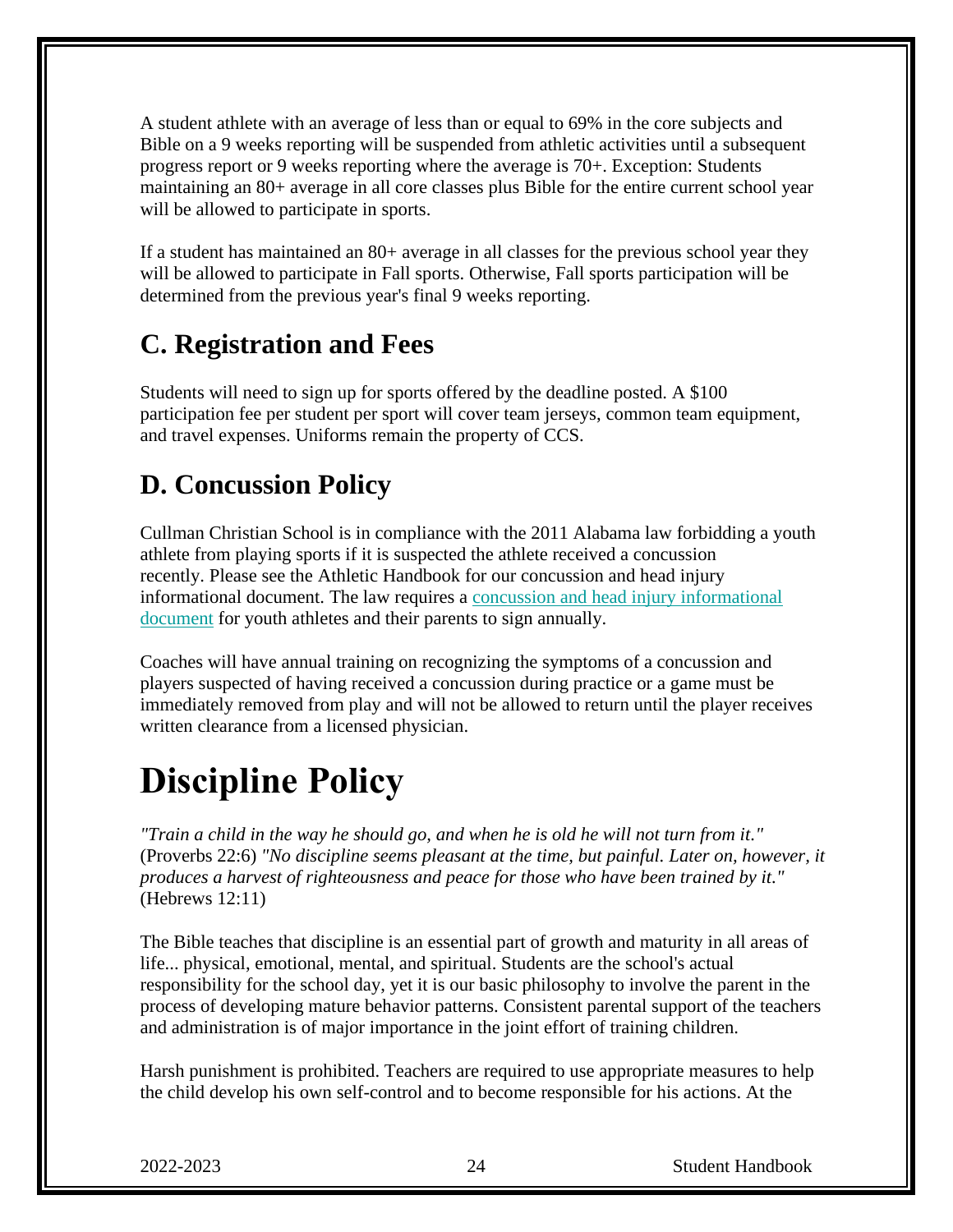same time, there are strict limits to ensure safety of individuals within the group. Excessive aggressive behavior will not be tolerated. If a child is exhibiting dangerous behavior toward another child or teacher, the parents will be called immediately to pick up the child. A conference will be scheduled with the parents to discuss appropriate disciplinary procedures. CCS reserves the right to terminate enrollment in the event that a child's behavior is harmful to other students or the child's needs are not compatible with our program.

### **Kindergarten**

The THREE BASIC BEHAVIORS that are posted for all students are as follows:

- Follow directions
- Stay in seat
- Keep hands, feet, and objects to yourself

Students are expected to adhere to the above rules. Teachers will assign consequences if these behaviors are not followed.

#### **Consequences**

Children will pull strips for not following the rules. Strip consequences are as follows: Yellow – warning

Orange – 5 minute time-out and note sent home

Red – 10 minute time out and teacher will contact parents

Black – student will be sent to the office and parents will be contacted for conference

### **Elementary School**

The FIVE BASIC BEHAVIORS that are posted for all students are as follows:

- Follow directions
- Stay in seat
- Raise hand to speak in class
- Keep hands, feet, and objects to yourself
- Show courtesy and respect for others

### **Middle and High School**

The BASIC BEHAVIORS that are posted for all students are as follows:

- Follow directions the first time they are given
- Be in your seat when the bell rings and remain seated unless given permission to get up.
- Raise hand to speak in class and wait to be called on.

2022-2023 25 Student Handbook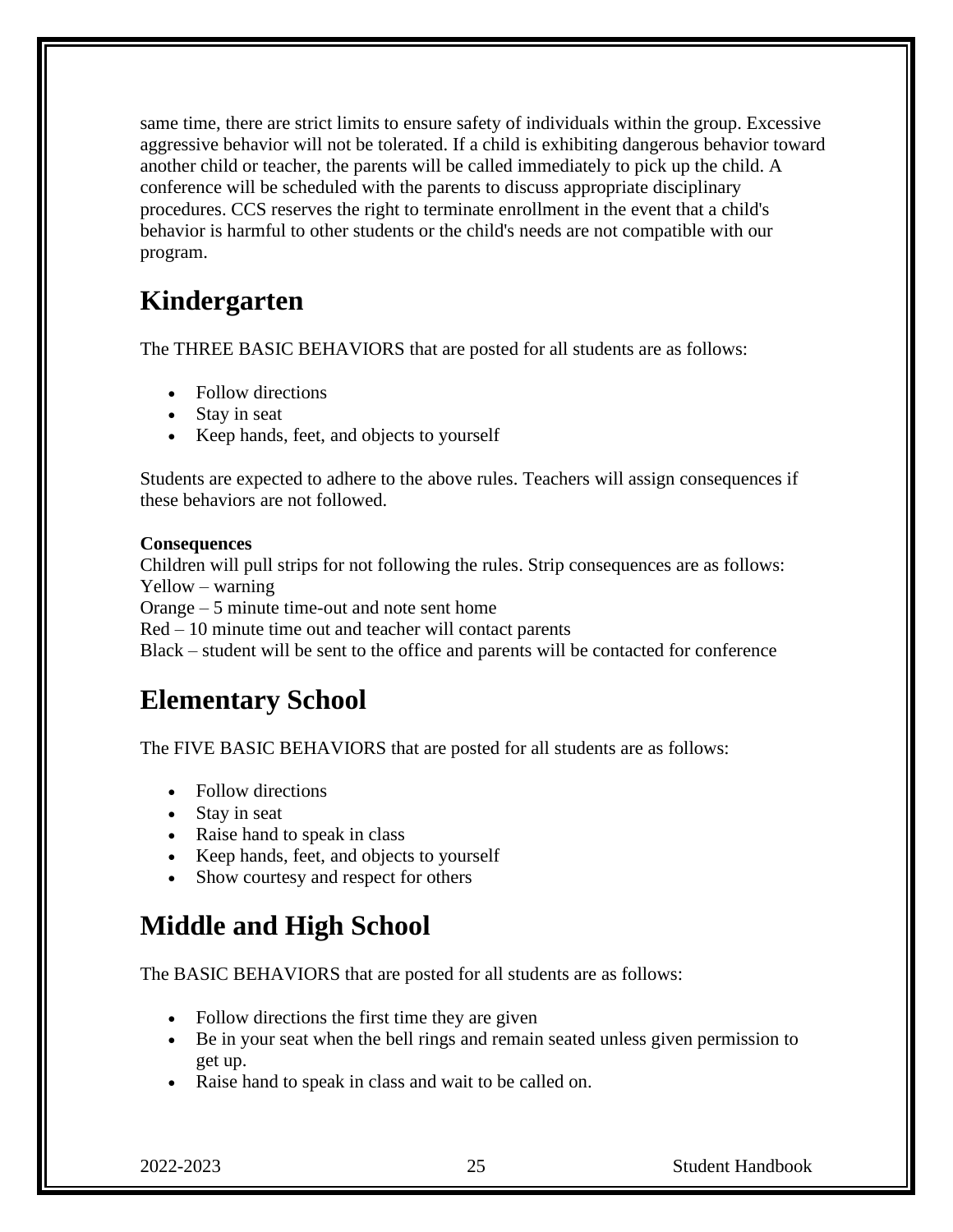- Respect each other by keeping hands, feet, and objects to yourself and do not call each other names.
- Have all materials needed for class.

Students are expected to adhere to the above rules. Teachers will assign consequences if these behaviors are not followed.

The purpose of the discipline system is to provide a record of the student's disciplinary problems. Each time a student violates the CCS classroom discipline plan a copy of the discipline form will be sent home to be signed and an e-mail will be sent to the parent. The student he/she will be assigned various penalties and/or specific disciplinary action:

#### **A Partial List of Conduct Not Allowed**

1.Cheating on homework: F on homework (Homework will be redone for no credit)

2. Cheating on a quiz: F on the quiz

3. Cheating on a test: F on test

4. Cheating on semester exam

5. Cutting classes

6. Direct disobedience

7. Disrespect

8. Drinking alcoholic beverages

9. Fighting or horseplay (Depending on offense)

10. Gum chewing

11. Hair or dress code:(Depending on frequency and Type of offense)

12. Sexual Activity- includes anything of a sexual nature (heterosexual or homosexual) including jokes, inappropriate physical contact, messaging, comments or gestures.

13. Sexual Immorality-In relying on the on the teaching of Scripture, CCS believes that the Bible prohibits sexual immorality of any type, including but not limited to active use of pornography (Matt. 5:28), active participation in homosexuality [\(Genesis 19:4-7,](http://biblia.com/bible/nasb95/Genesis%2019.4-7) [Romans 1:24-27\)](http://biblia.com/bible/nasb95/Romans%201.24-27), or any other sexual activity outside the marriage of one man and one woman [\(1 Corinthians 6:18-20,](http://biblia.com/bible/nasb95/1%20Corinthians%206.18-20) [Hebrews](http://biblia.com/bible/nasb95/Hebrews%2013.4)  [13:4,](http://biblia.com/bible/nasb95/Hebrews%2013.4) [Colossians](http://www.jw.org/en/publications/bible/nwt/books/colossians/3/#v51003005) 3:5, [Ephesians](http://www.jw.org/en/publications/bible/nwt/books/ephesians/5/#v49005003) 5:3) On those occasions in which a particular home or student is acting counter to or in opposition to the biblical beliefs and lifestyle that the school teaches, the school reserves the right, in its sole discretion, to refuse admission to an applicant or to discontinue enrollment of a current student. This includes, but is not limited to, living in, condoning, or supporting any form of sexual immorality; practicing or promoting a homosexual lifestyle or alternative gender identity; or otherwise having the inability to support the moral principles of the School as stated throughout this handbook.

14. Having/using electronic equipment

15. Illegal drugs

16. Profanity

17. Rowdiness in rooms or halls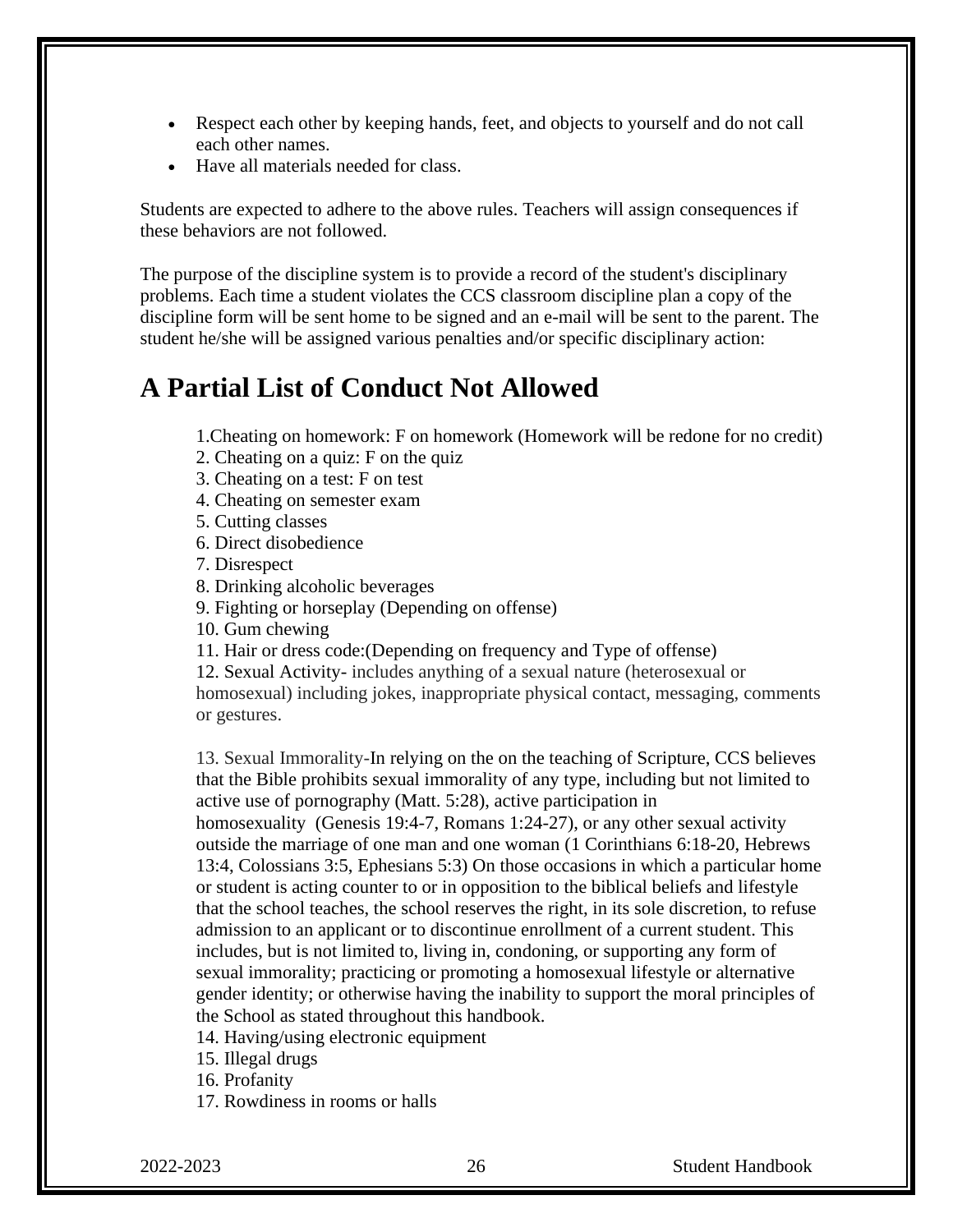- 18. Smoking/Vaping
- 19. Stealing
- 20. Being tardy for school or class
- 21. Lying
- 22. Vandalism (Depending on offense): payment for repairs
- 23. Writing, passing and/or reading notes
- 24. Defacing textbooks including Bible: purchase of replacement
- 25. Public Display of Affection
- 26. Having a weapon on school grounds (depending on"weapon")

27. Bullying

Bullying is being mean to another kid over and over again. Bullying often includes:

- Teasing
- Talking about hurting someone
- Spreading rumors
- Leaving kids out on purpose
- Attacking someone by hitting them or yelling at them

Bullying does not always happen in person. Cyberbullying is a type of bullying that happens online or through text messages or emails. It includes posting rumors on sites like Facebook, sharing embarrassing pictures or videos, and making fake profiles or websites.

Bullying is never ok. Those who bully use power to hurt people. Power does not always mean bigger or stronger. Power can also mean popular or smart. The thing to do is get an adult who will stop the bullying on the spot.

#### **Minor infraction**

A letter is sent home with the student

#### **Detention**

Detentions may be given by teachers for infractions of classroom and/or school rules. Students will serve detention in school at recess or free activity periods. Students may not participate in any after-school activities on the day of serving a detention. Detentions take priority over any after-school activities. If a student is assigned four (4) detentions in a semester, the Headmaster may assign an in-house suspension or require a parent conference. After four (4) additional detentions, an out-of-school suspension may result. Saturday work detention may be required from 8:00 a.m. to 12:00, billed to the parents at

2022-2023 27 Student Handbook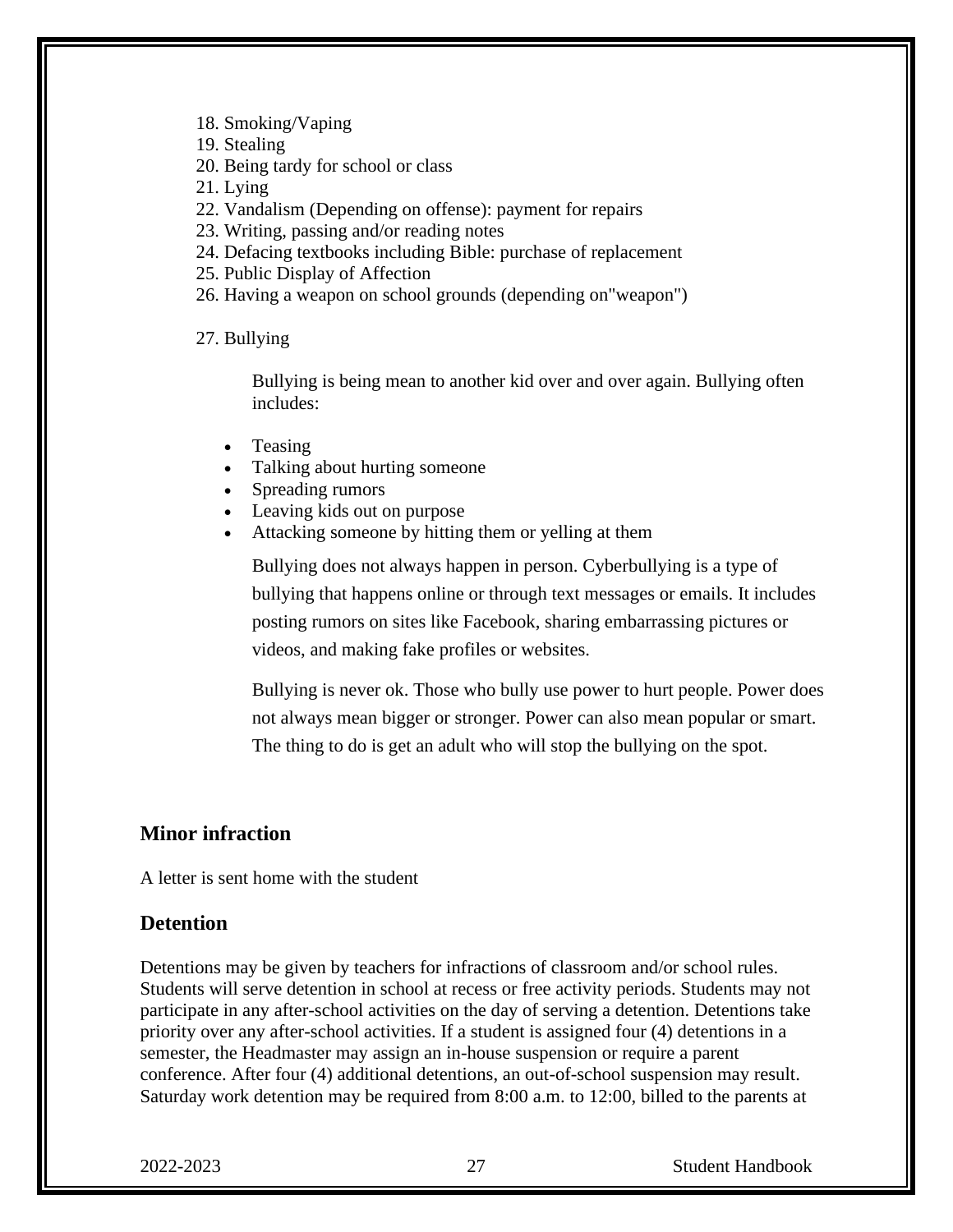\$8.00 an hour. Parents are required to meet with the Headmaster, and the student is placed on disciplinary probation. A student on probation may not allowed to participate in certain extracurricular activities, including but not limited to field trips.

#### **Suspension**

The Headmaster will contact the parents when a suspension is issued and, if necessary, a conference will be scheduled. Work missed during the time of suspension must be completed. The following areas will result in immediate suspension:

- Use of obscenities (swear words), racial slurs, or profanities (taking the Lord's name in vain) (Exodus 20:7)
- Physical fighting with another student
- Theft, vandalism, or destruction of personal or school property
- Defiance of authority

In addition, if a student displays chronic misbehavior or cheating, a suspension may be imposed at the Headmaster's discretion. Parents will be notified should this type of a problem exist.

Regarding acts of violence, any act deemed as abusive with intent to harm toward a student or employee will result in immediate dismissal for the day, as an investigation is completed.

#### **Expulsion**

Upon the recommendation of the Headmaster, the Discipline Committee may move to dismiss a student. This may involve a conference with the Discipline Committee, Headmaster, parent(s), and where appropriate, the student. Any action for dismissal would be duly noted in the student's permanent file.

Expulsion may be the result of any serious violation of conduct such as:

- Drugs (illegal)/alcohol possession (Eph 5:18)
- Weapons: possession of a gun, knife, or any other dangerous weapon, or threatening the use of same
- Serious physical threats or attacks of any nature that would jeopardize the safety of the students or staff

Expulsion may also be the result of unimproving or worsening behaviors as evidenced by:

- Excessive serious behavior problems or two out-of-school suspensions in the same semester
- Negative attitude: a consistently negative attitude and/or behavior pattern detrimental to the goals of the school and/or disruptive to the educational process.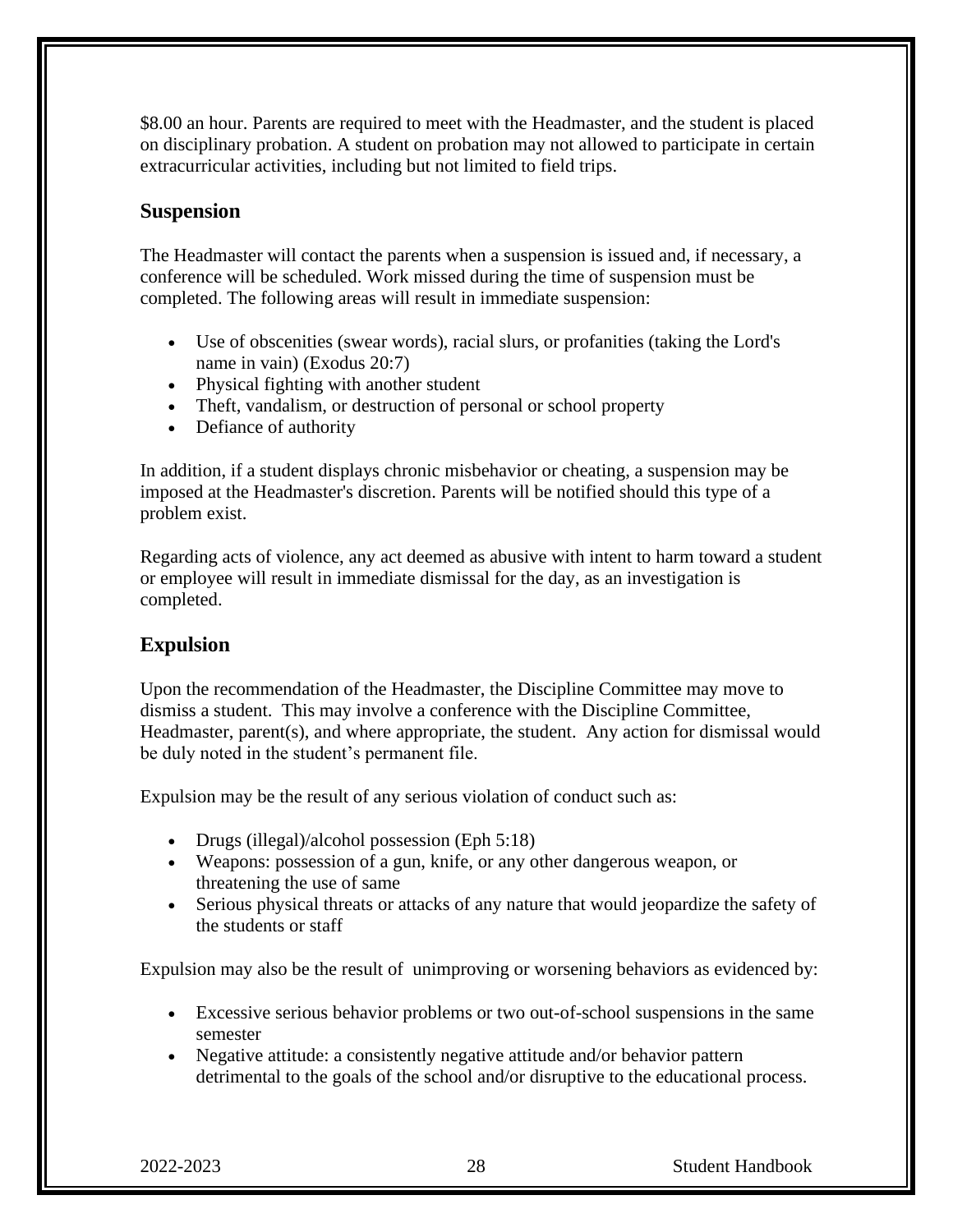A hearing with the Board of Directors and Headmaster may be requested by the parent if it is done in writing or by email within seven (7) days. Failure to request a hearing within that time shall waive the student's rights to such a hearing. The decision of CCS is final. Unused tuition will not be refunded. An expelled student will not be able to return to school until the fall of the following year. The administration will have the final decision for readmission based on student's attitude and circumstances at the time of re-application.

#### **Alabama Driving Privileges**

Taylor's Law -Each accumulated point makes the student wait one week to apply for a permit or driver's license.

One day in-school suspension 1 point One day out-of-school suspension 2 points Alternative ed. Placement 6 points Expulsion from school 20 points

- Points begin to accumulate the school year the student turns 13 (typically 7th grade)
- As the law currently reads, no teen will have to wait more than one year to obtain a permit or license
- If a student accumulates points in a school year, but does not accumulate points in the following school year the number of accumulated points will be reduced by half.
- If a student does not accumulate any points for two consecutive years, all of the points will be removed. The state-wide data collection system, known as STI will contain the program for calculating accumulated points

#### **Harassment Statement**

Cullman Christian School will not tolerate abusive behavior toward its students or employees. CCS will be a safe environment for those who work and study here. Among prohibited behaviors are bullying of one student by another student or other students. In addition, unlawful sexual harassment, as defined to include unwelcome sexual advances, requests for sexual favors, and/or other verbal or physical conduct of a sexual nature is strictly prohibited and will be punished to the fullest extent of the law. All complaints should be directed to the Headmaster or School Board President who will be the school's reporting officer(s). Investigation will include written statements from the accused and the complainant. The accused has ten days to respond to the allegations. Sanctions will be imposed for substantiated charges as appropriate and may include expulsion of student offenders and termination of staff offenders.

2022-2023 29 Student Handbook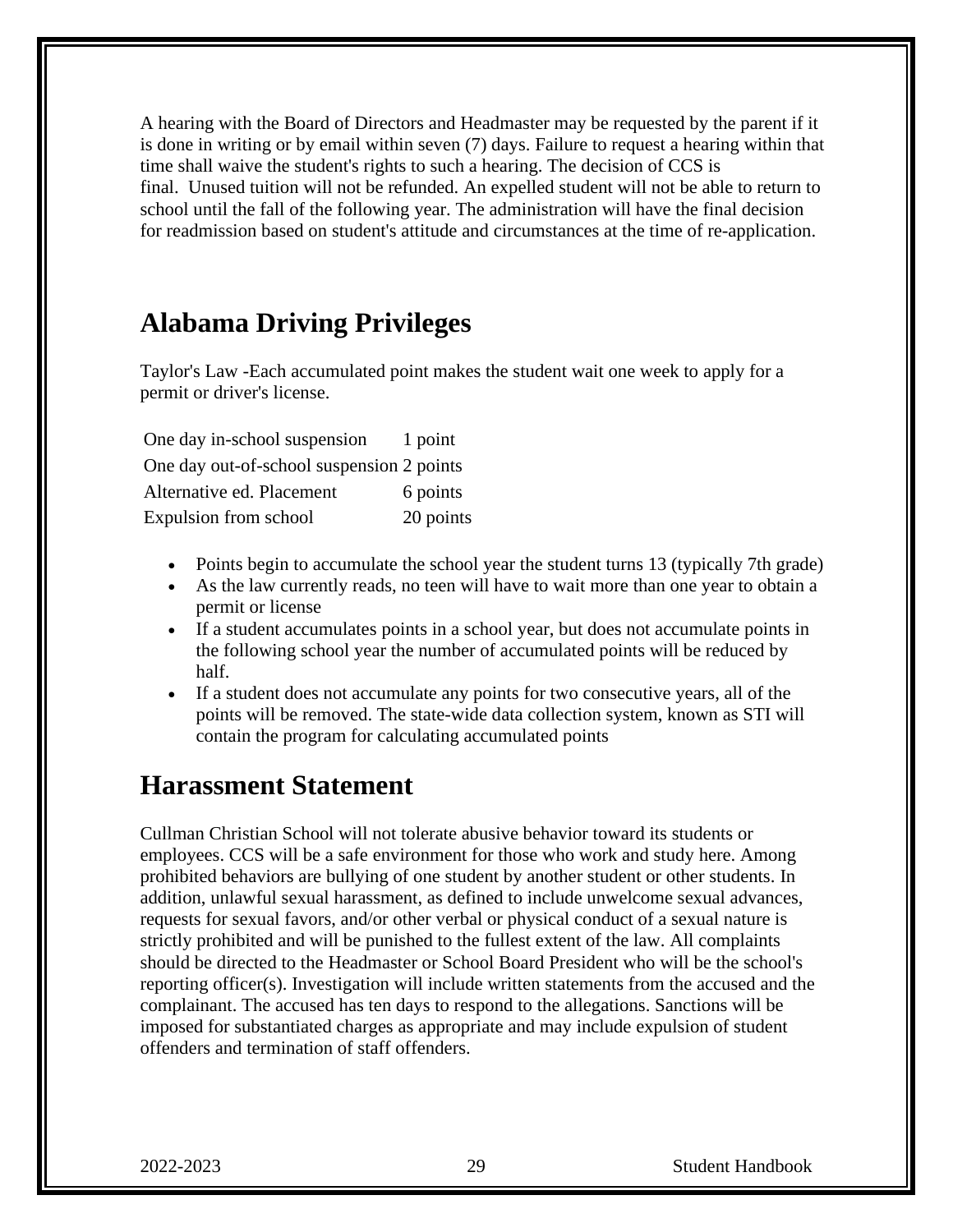# **Tuition and Fees Policy**

### **Basic Policies**

- Registration fee is due upon submission for initial application or re-enrollment. This fee is nonrefundable. Students in good standing will automatically be re-enrolled for the following school year.
- A check returned for insufficient funds (NSF) will be charged a fee of \$30.00.
- If an account has more than two returned checks for NSF, all future payments must be made in the form of a money order, cashier's check, or cash.
- If you chose to pay monthly, you will be given the option of paying on the 5th or the 20th of each month.
- Enrollment with FACTS Management Company must be completed at least 14 days prior to your first payment date.
- A late fee of 10% per month will be charged, in addition to late fees assessed by FACTS, if tuition is not received by the due date unless prior arrangements have been made with the Headmaster or Accountant.
- Proration: a month's tuition will be prorated by half month increments for late enrolling students who enter CCS after the 15th day of month. Withdrawing students will not be refunded for months in which full or partial attendance occurs. Only unused months will be refunded. The book, supply and technology fee cannot be refunded.
- Discounts for Multiple Children: (applies to K5-12th grades only). The oldest child pays full tuition. 2nd oldest child gets a 20% discount off their tuition. 3rd child gets a 40% discount off their tuition. 4th child gets a 60% discount off their tuition. 5th child or more each gets an 80% discount. Discounts do not apply to the portion of the tuition used for book fees.
- Payment Options: Tuition can be paid yearly or in monthly installments. Prepayment of yearly tuition is eligible for a 4% discount. Monthly payments can be spread over 12 months beginning June 1st (or over 10 months beginning August 1st). For your convenience, monthly payments must be arranged with FACTS by going to [https://online.factsmgt.com](https://online.factsmgt.com/) or by calling FACTS Management Company at 866-441-4637 or our accounting office.

### **Book and Technology Fee**

- In addition to the tuition, there is a Book Usage, Supply  $&$  Technology fee. This nonrefundable sum includes rental and usage of textbooks and equipment (which remain the property of CCS). It also covers lab fees, software licenses, weekly readers, consumables, supplies, enrichment, student admittance to home games and standardized academic achievement tests.
- It does not cover individual sports equipment, private lessons, field trip costs, tournaments and competition fees.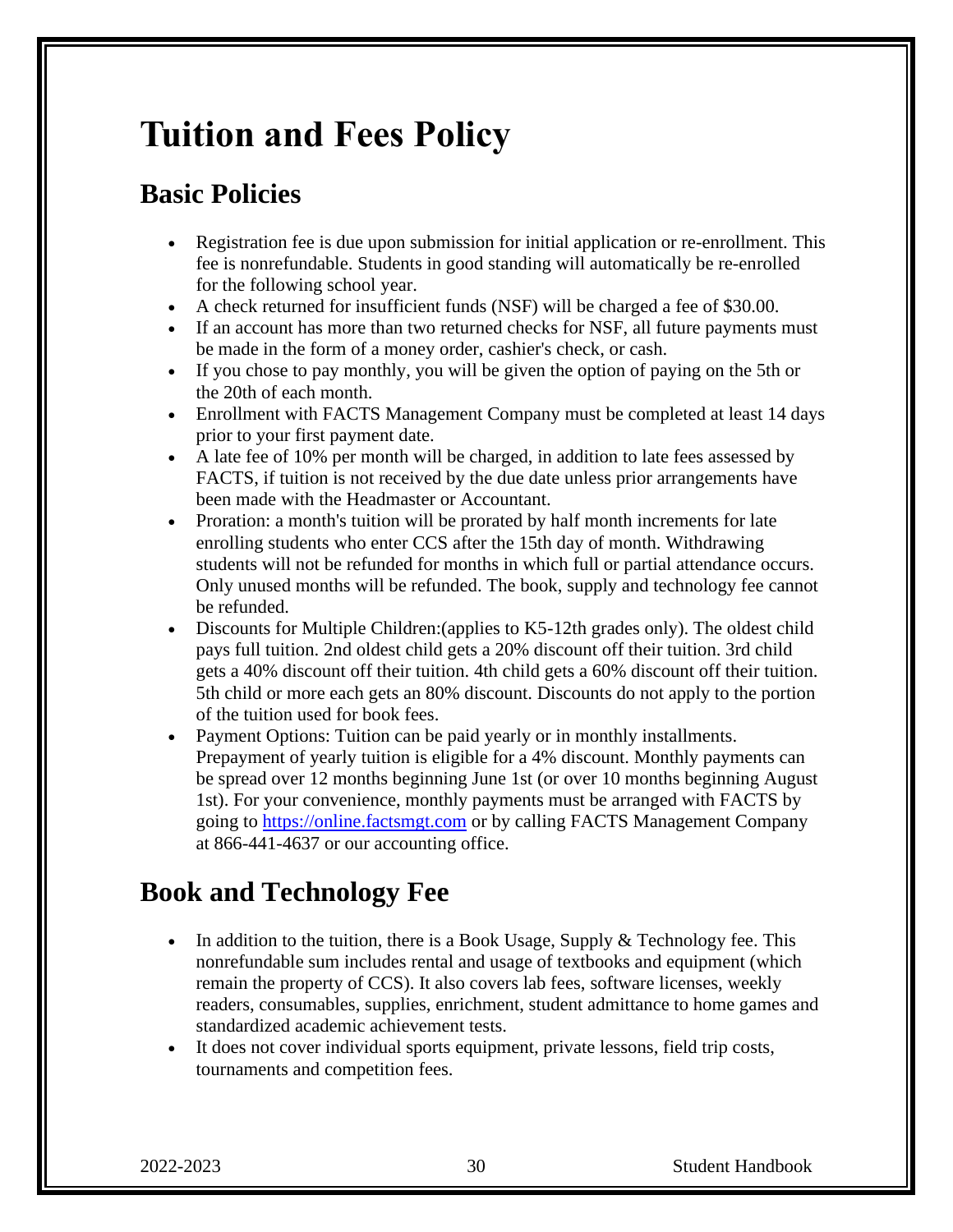• Any financial aid or discounts offered cover only the tuition portion of fees; Book & Supply fee cannot be discounted or waived but may be covered by some scholarships.

#### **Child Care Rates**

- Aftercare is charged in increments of 1 hour (3 PM–4 PM, 4 PM–5 PM) and 1 half hour (from 5 PM–5:30 PM)
- Prepaid aftercare costs \$5.00 per hour per student
- Car riders not picked up by 3:15 PM will be sent to after school care. If not paid in advance, a charge of \$10 per hour must be paid at the time of pickup and is valid for childcare any portion of an hour for any time after 3:15 PM.
- After 5:30 PM there will be a charge of \$1 per minute per child.

#### **Early Withdrawal:**

If a student withdraws enrollment before June 1st, no fees are due but the registration fee is nonrefundable.

If a student is withdrawn any time on or after June 1st, the following policy is in effect as was agreed upon registration:

- The full month's tuition payment will be due for any month that has begun.
- Authorization will terminate only when the total balance due has been paid in full.
- All books, computers, materials must be returned to the school office and remain the property of CCS. Additional fees will apply for CCS property not returned or returned in damaged condition.
- Tuition Refunds/Adjustments: In order to qualify for any tuition adjustment, parent must first notify CCS's accounting department in writing at least 30 days prior to withdrawal.
- The Book and Technology Fee is nonrefundable whether it is paid in advance of a school year or rolled into monthly tuition payments. This fee is due and payable to CCS as we make staffing and early curriculum purchases, etc. based on your enrollment. If you are registered and elect to withdraw any time after June 1st you are responsible for this entire fee for each child.

#### **Delinquent Accounts**

- Past due accounts will be subject to report cards being withheld until payments are up to date.
- All accounts must be current in order to re-enroll for the next school year.
- Graduating students' accounts must be paid in full before graduation.

#### **30 Days Past Due**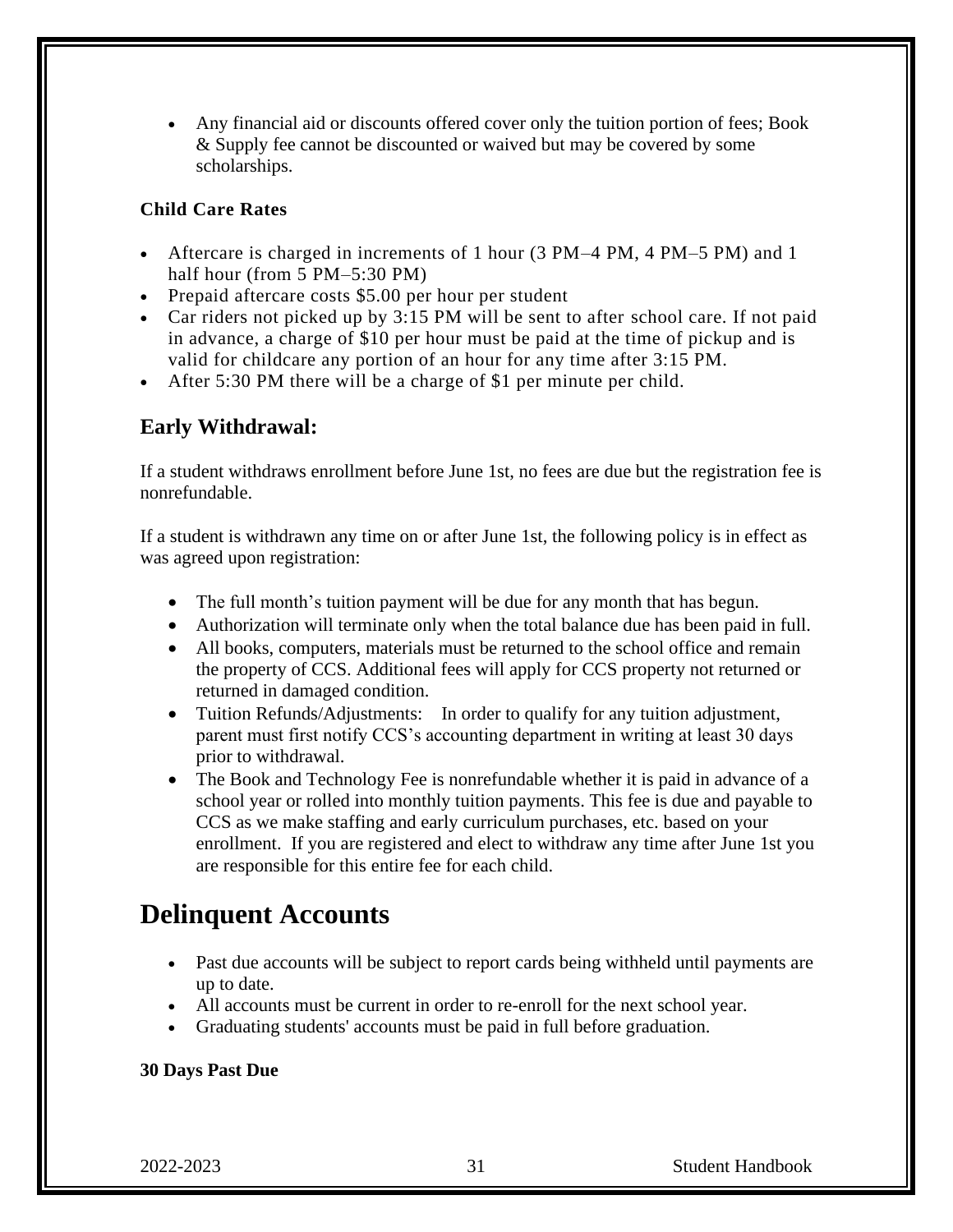- Accounts with balances that are 30 days past due become ineligible for any and all discounts to tuition rates. Any discounts or reduced rates that had been applied for the past due month will be back-charged to your account.
- Any account over 30 days past due will be subject to the student being held from the classroom unless arrangements are made through the school office. A written notice will be sent on the 30th day giving families five school days to make the payment before the student is withheld from class.

#### **60 Days Past Due**

Your child's privilege to participate and/or attend any extra-curricular school activity will be lost. This includes but is not limited to sporting events and field trips.

#### **90 Days Past Due**

Your child may not return to school and appropriate collection methods will be pursued.

#### **Discounts**

- PREPAID: There is a discount for tuition paid-in-full in advance of the school opening in the fall. There is a 4% discount if complete tuition is paid by May 31st. Discounts do not apply to the portion of the tuition used for book fees.
- EARLY BIRD: There is a \$25 discount for early registration (by February 28).
- MULTI-CHILD: There is a discount plan for families with more than one child in K5-12 grades enrolled in CCS (see the fee schedule).
- FULL TIME EMPLOYEES: There is a 75% discount off the tuition. A student receiving an employee discount will NOT be eligible to receive any additional discounts for pre-paying tuition. Discounts do not apply to the portion of the tuition used for book fees.
- PART-TIME EMPLOYEES & PASTORS: CCS part-time staff and local church pastors are eligible for 25% discount off the tuition of their oldest K5-12th grade child. The second and subsequent children in K5-12th grade are given a 45% discount. A student receiving an employee or pastor discount will NOT be eligible to receive any additional discounts for pre-paying tuition. Discounts do not apply to the portion of the tuition used for book fees.

#### *NOTES:*

- Discounts do not apply to the portion of the tuition used for book fees.
- These discounts are eligible only for students in K5-12 grades but do not apply for preschool (PK3/4).